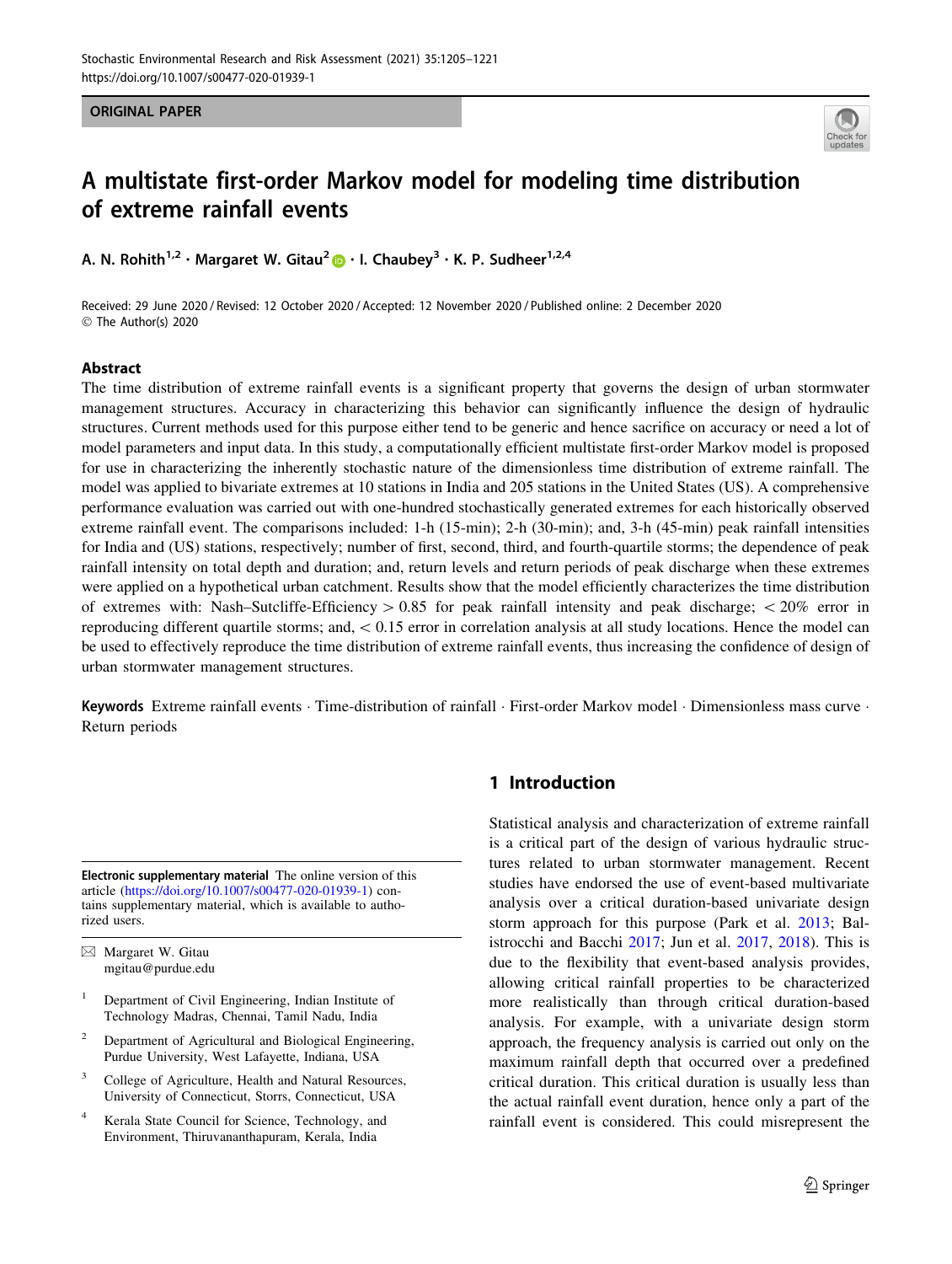antecedent wetness, which may further lead to underestimation of catchment response (Berk et al. [2017](#page-15-0)). With event-based analysis, the actual duration, depth, and peak intensity of rainfall events are studied together, which results in a more realistic analysis.

In event-based analysis, an independent rainfall event is defined as a continuous stretch of rainfall in time separated by a minimum period (event separation time) of no rainfall (Joo et al. [2013](#page-15-0); Lee and Kim [2018](#page-16-0)). Independent rainfall events possess multiple properties such as total rainfall depth (R), duration (D), peak intensity (I), and time distribution during the occurrence. The results of rainfallrunoff models are usually affected by all these properties of extremes, the association between them (Azarnivand et al. [2020\)](#page-15-0), and the input timestep of rainfall pulses (Sampson et al. [2020\)](#page-16-0). Multivariate frequency analysis based on copulas (Nelsen [2006\)](#page-16-0) is generally adequate to characterize the extreme rainfall properties R, D, and I and the associations among them (Kao and Govindaraju [2007](#page-15-0); Zhang and Singh [2007](#page-16-0)). However, the time distribution of a rainfall event is one of the most preeminent properties, which affects urban catchment response (Zeimetz et al. [2018\)](#page-16-0) and thereby the design of hydraulic structures. Hence, it is essential to understand and appropriately characterize the time distribution of rainfall within an event.

Since mid-20th century, several methods have been developed (Huff [1967;](#page-15-0) Schertzer and Lovejoy [1987](#page-16-0); Rodríguez-Iturbe et al. [1987](#page-16-0)), improved (Entekhabi et al. [1989\)](#page-15-0), or modified (Onof and Wheater [1994\)](#page-16-0), to model the time behavior of the rainfall within events at a fine time scale (hourly or less). Current methods include those based on or using: point process models (Onof et al. [2000;](#page-16-0) Verhoest et al. [2010;](#page-16-0) Kossieris et al. [2018\)](#page-15-0); the theory of scale invariance (Molnar and Burlando [2005](#page-16-0); Sivakumar and Sharma [2008](#page-16-0)); empirical geometric shapes for hyetographs (Huff [1967](#page-15-0)); multivariate copula-based frequency analysis (Zhang and Singh [2007](#page-16-0); Kao and Govindaraju [2008;](#page-15-0) Jun et al. [2017;](#page-15-0) Guo et al. [2018\)](#page-15-0); and, Markovian processes (Nguyen and Rousselle [1981](#page-16-0); Woolhiser and Osborn [1985\)](#page-16-0).

Point process-based methods are some of the most robust approaches available for modeling time distribution of rainfall events (Olsson and Burlando [2002](#page-16-0)). These methods treat a rainfall event as a cluster of many small rainy cells with a random period of rain (Rodríguez-Iturbe et al. [1987;](#page-16-0) Rodriquez-Iturbe et al. [1988;](#page-16-0) Onof and Wheater [1994\)](#page-16-0). However, point process models require a large number of parameters (5–7), and have shown some disagreements (Koutsoyiannis and Mamassis [2001](#page-16-0)). Scalebased methods use the inherent scale-invariant structure of rainfall (Schertzer and Lovejoy [1987](#page-16-0); Gupta et al. [1993\)](#page-15-0) with the assumption that the statistical properties of rainfall occurrences aggregated at different time scales are related

through a simple scaling function. One such approach is a multiplicative random cascade model, where the total rainfall is distributed on consecutive subdivisions (Molnar and Burlando [2005](#page-16-0); Sivakumar and Sharma [2008\)](#page-16-0). Though the assumption of scale-invariance is valid in many cases, some authors (Marani [2003](#page-16-0); Di Baldassarre et al. [2006\)](#page-15-0) have reported that this assumption is repeatedly violated at finer time scales and may not be valid in many instances.

One of the most widely used ways of representing rainfall events is through the dimensionless rainfall mass curves [DRMC, Huff ([1967\)](#page-15-0)]. These comprise nine probabilistic DRMC (Huff curves) at 10–90% probabilities in each quartile storm duration, combined to a total of 36 DRMC. The 50% curve is the single most representative huff curve in each quartile (Huff [1990\)](#page-15-0); however, the selection of one single huff curve for practical purposes is still unclear (Bonta [2004](#page-15-0)). Four synthetic dimensionless mass curves named type I, IA, II, and III developed for use in US watersheds (US-SCS [1986\)](#page-16-0) have been used in studies such as (Awadallah and Younan [2012](#page-15-0); Ghassabi et al. [2016\)](#page-15-0) to define the shape of design storms. However, these curves have been found to overestimate peak discharges (Guo and Hargadin [2009;](#page-15-0) Kimoto et al. [2011](#page-15-0); Dullo et al. [2017\)](#page-15-0). Few studies (Acreman [1990](#page-15-0); Garcia-Guzman and Aranda-Oliver [1993\)](#page-15-0) have assumed that the shape of the rainfall mass curve (RMC) follows the beta distribution and observed that the peak rainfall intensities and their frequencies were reasonably reproduced. Kottegoda et al. [\(2003](#page-15-0)) used a geometric distribution for daily wet and dry runs, and a beta distribution for hourly rainfall magnitudes, and observed that the results were satisfactory. Hingray et al. [\(2002](#page-15-0)), performed stochastic generation and disaggregation of hourly rainfall data and concluded that the stochastic methods are well suited for the purpose.

A classical approach to model storms of complex nature is by describing them as Markovian process. One way is to model the occurrence of rainfall as a two-state Markov process and depth of rainfall with a theoretical probability distribution (e.g. Nguyen and Rousselle [1981](#page-16-0)). The second approach is to model both rainfall depth and occurrence as a multi-state Markovian process by dividing the rainfall amount into several discrete states, including a state with no rain (Woolhiser and Osborn [1985](#page-16-0)). These latter authors defined rescaled dimensionless rainfall increments at ten dimensionless time steps following a first-order Markov chain. Further, they assumed that the marginal and conditional distributions of the incremental process followed the beta distribution and recommended a 13-parameter model. However, fitting such a large number of parameters can increase the uncertainty due to parameter estimation. Moreover, the marginal and conditional distributions of a multistate Markov process need a substantial amount of data (Sharma and Mehrotra [2010\)](#page-16-0).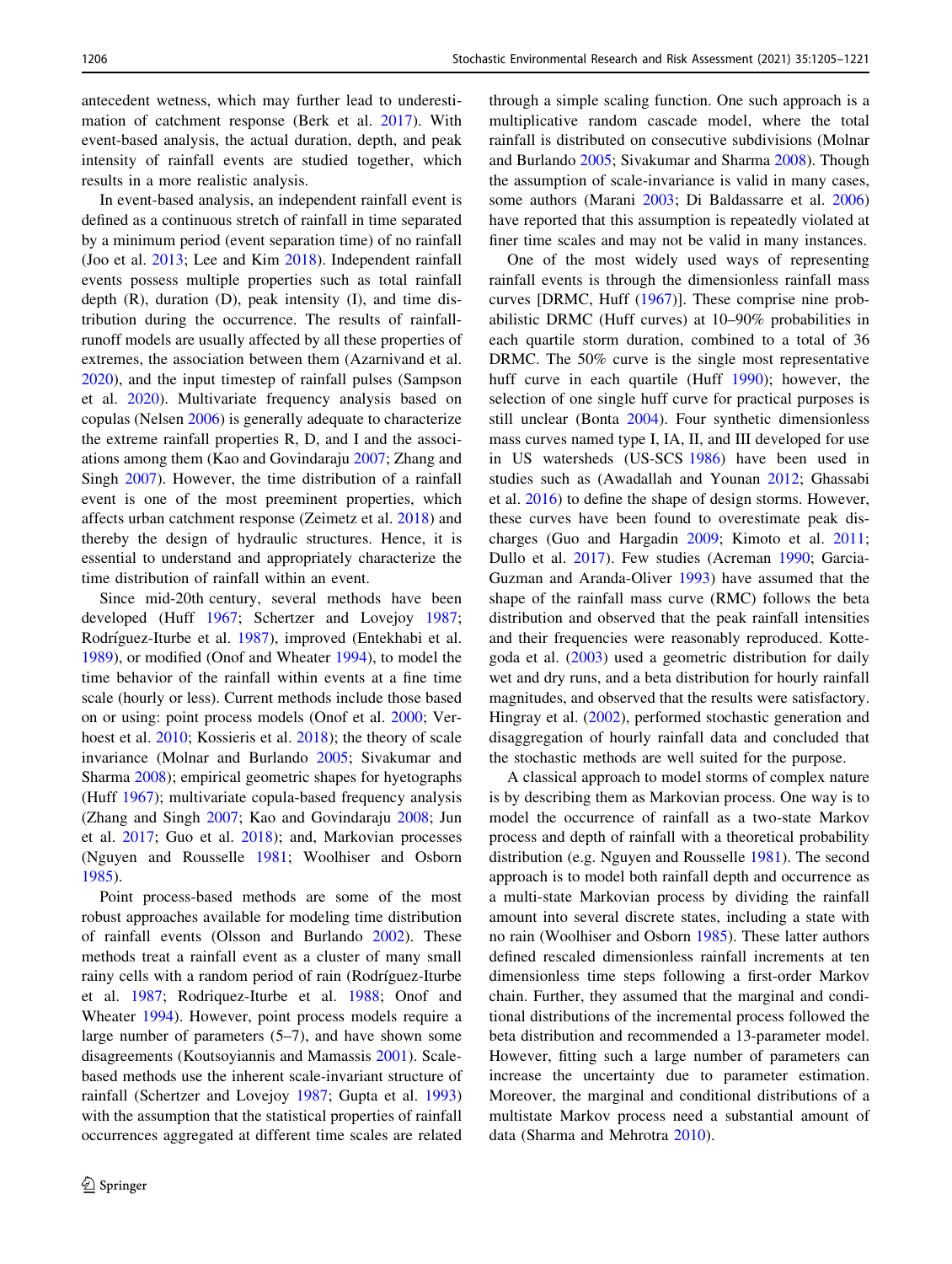In general, current methods used to model the time distribution of rainfall events need a relatively large number of parameters and a substantial amount of observed data to obtain suitable results. Conversely, simpler, fewer parameter models and empirical dimensionless profiles may not produce satisfactory results. Regardless, comprehensive performance evaluation of existing methods is needed to determine their ability to reproduce critical properties of rainfall events. The occurrence of rainfall within an event is highly stochastic. A non-parametric multistate Markov process-based model applied to dimensionless rainfall events could provide the needed improvements. However, its efficiency greatly depends on the selection of the number of states, the correlation between conditional and marginal processes, and dependence of time distribution with other properties of rainfall events.

In this study, a computationally efficient, non-parametric first-order multistate Markov model was developed to characterize the time distribution of extreme rainfall events. The proposed approach is empirical and assumes no theoretical probability distributions for both conditional and marginal probabilities of the Markovian process. Further, a comprehensive performance evaluation was carried out to validate the proposed methodology. The new approach was tested for its ability to reproduce: peak rainfall intensities of different durations; fraction of first, second, third, and fourth quartile storms; and, the dependence structure between R and I, and D and I. These rainfall events were further run through a hypothetical urban catchment to assess the model's ability to reproduce direct runoff properties such as peak runoff and its return period.

# 2 Material and methods

#### 2.1 Study area

The methodology was developed and tested on the hourly rainfall data recorded at ten cities in India (Fig. [1](#page-3-0)a). It was then applied to 15-min rainfall data from 205 rainfall stations in the US (Fig. [1](#page-3-0)b). The rainfall stations selected are located in urbanized areas and represent a wide range of climatological and geographical characteristics. The India cities were selected based on three criteria: broad geographical coverage; climatological representation; and, data availability (at least 40 years). The country falls under both tropical and subtropical climates (Beck et al. [2018\)](#page-15-0) with a wide range of variability in weather and geography. Hourly rainfall data recorded using automatic weather stations at these study locations were procured from the Data Supply Center of the India Meteorological Department in Pune, India.

Fifteen-minute rainfall data for the US stations were downloaded from the National Oceanic and Atmospheric Administration, data portal [\(https://data.nodc.noaa.gov/cgi](https://data.nodc.noaa.gov/cgi-bin/iso?id=gov.noaa.ncdc:C00505)[bin/iso?id=gov.noaa.ncdc:C00505](https://data.nodc.noaa.gov/cgi-bin/iso?id=gov.noaa.ncdc:C00505)). These stations were selected based on data availability over a period of at least 40 years andtheir proximityto an urban area (within 5 km from the urban boundary) as identified based on the 2010 Census for the US, and data from ESRI [\(https://www.arcgis.com/home/](https://www.arcgis.com/home/item.html?id=069b5cafe3e34a2585e24ba63cd12b9e) [item.html?id=069b5cafe3e34a2585e24ba63cd12b9e](https://www.arcgis.com/home/item.html?id=069b5cafe3e34a2585e24ba63cd12b9e)). The list of these stations with their associated latitude, longitude, and climate region is provided with supplementary materials (Table S1).

#### 2.2 Definition of extreme rainfall events

At first, continuously recorded hourly rainfall was delineated into independent and isolated rainfall events using a 6-h inter-event time. A 6-h inter-event time is commonly used in many studies to identify independent rainfall events (Huff [1967;](#page-15-0) Kao and Govindaraju [2007\)](#page-15-0). A rainfall intensity threshold of 1 mm/h was adopted to identify rainfall pulses as this is the minimum intensity required to classify precipitation as rainfall (Subramanya [1994](#page-16-0); Deodhar [2008](#page-15-0)). All rainfall events with missing data within an event were excluded from the study so as not to misrepresent the observed time distribution. Such rainfall events were largely uncommon. Among delineated rainfall events, only extremes affect the design of water resources structures; however, the definition of a rainfall event as extreme is not straight forward (Kao and Govindaraju [2007](#page-15-0)). This is because multiple properties of rainfall events (R and I) usually govern design, and, thus, extreme rainfall events must possess extreme nature in these properties. In this study, a bivariate Peak Over Threshold (POT) approach was adopted to extract extreme rainfall events.

The bivariate POT approach used in this study defines a threshold on empirical copula  $(K_n)$  constructed between R and I of all the rainfall events and goodness of fit test to define an optimal threshold. At first, a threshold of  $K_n =$ 0.95 was defined as an initial point, and all the rainfall events above the threshold were assumed as extremes. A goodness of fit test on R, I, and D of these extremes was further carried out for various probability distributions such as Generalised Extreme Value, Generalised Pareto, Log-Normal, Pearson Type III, and Log-Pearson Type III distributions. If at least one of the distributions was a good fit for each of the variables (R, I, and D), the threshold was considered optimal. Otherwise, the threshold was increased by 0.001, and the same steps were carried out until an optimal threshold was identified. All three variables (R, I, and D) were subjected to goodness-of-fit tests, as all are critical variables in event-based analysis. However, variable D was not included in the empirical copula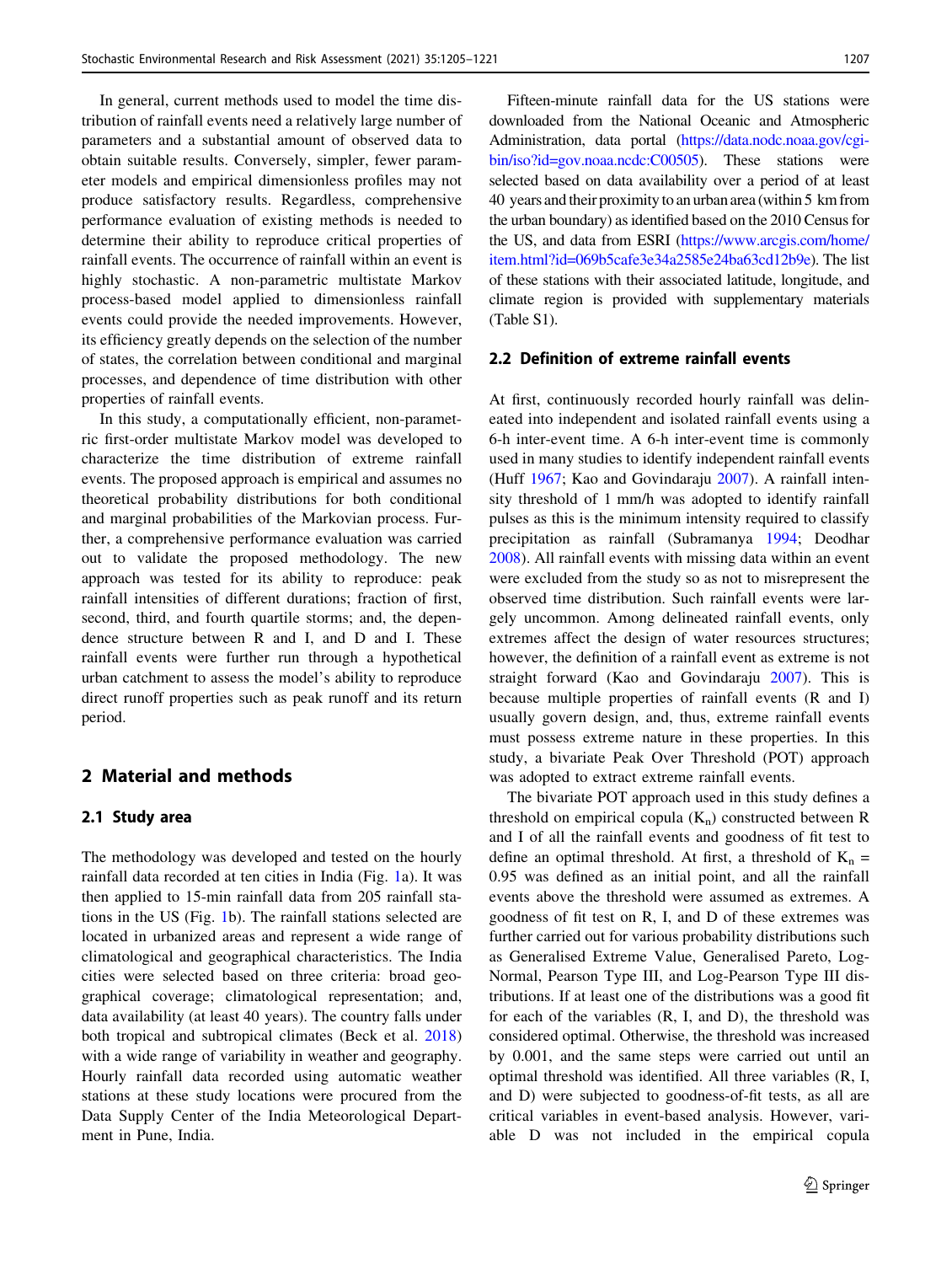<span id="page-3-0"></span>

Fig. 1 Study locations in India and the United States used in this study

calculation, as D is mostly positively correlated to R and any rainfall events which possessed extreme nature in D also possessed extreme nature in R.

# 2.3 Derivation of dimensionless rainfall events

For a total depth (R) and duration (D) of any independent rainfall event, and  $\alpha$  rainfall intensity  $r(d)$  at any instance of time, s during the rainfall, the accumulated rainfall  $R(d)$ , which is the RMC up to any duration  $d$  from the beginning of rainfall can be expressed as:

$$
R(d) = \int_{0}^{d} r(s)ds \quad 0 \le d \le D
$$
 (1)

The variables R and D are random variables and vary in their magnitudes from event to event, making it challenging to develop a generalized model to represent the function R(d) of all the rainfall events. To eliminate the effect of the magnitude of random variables R and D, the RMC is used in its dimensionless form (Huff [1967;](#page-15-0) Bonta and Rao [1989](#page-15-0)):

$$
M(t) = \int_0^t m(s)ds \quad 0 \le t \le 1, \quad 0 \le M(t) \le 1
$$
 (2)  

$$
t = \frac{d}{D}, \quad M(t) = \frac{R(d)}{R(D)}, \quad m(s) = \frac{r(s)}{R(D)}
$$

where  $M(t)$  is the dimensionless cumulative rainfall up to dimensionless time  $t$ , and  $m(s)$  is the dimensionless rainfall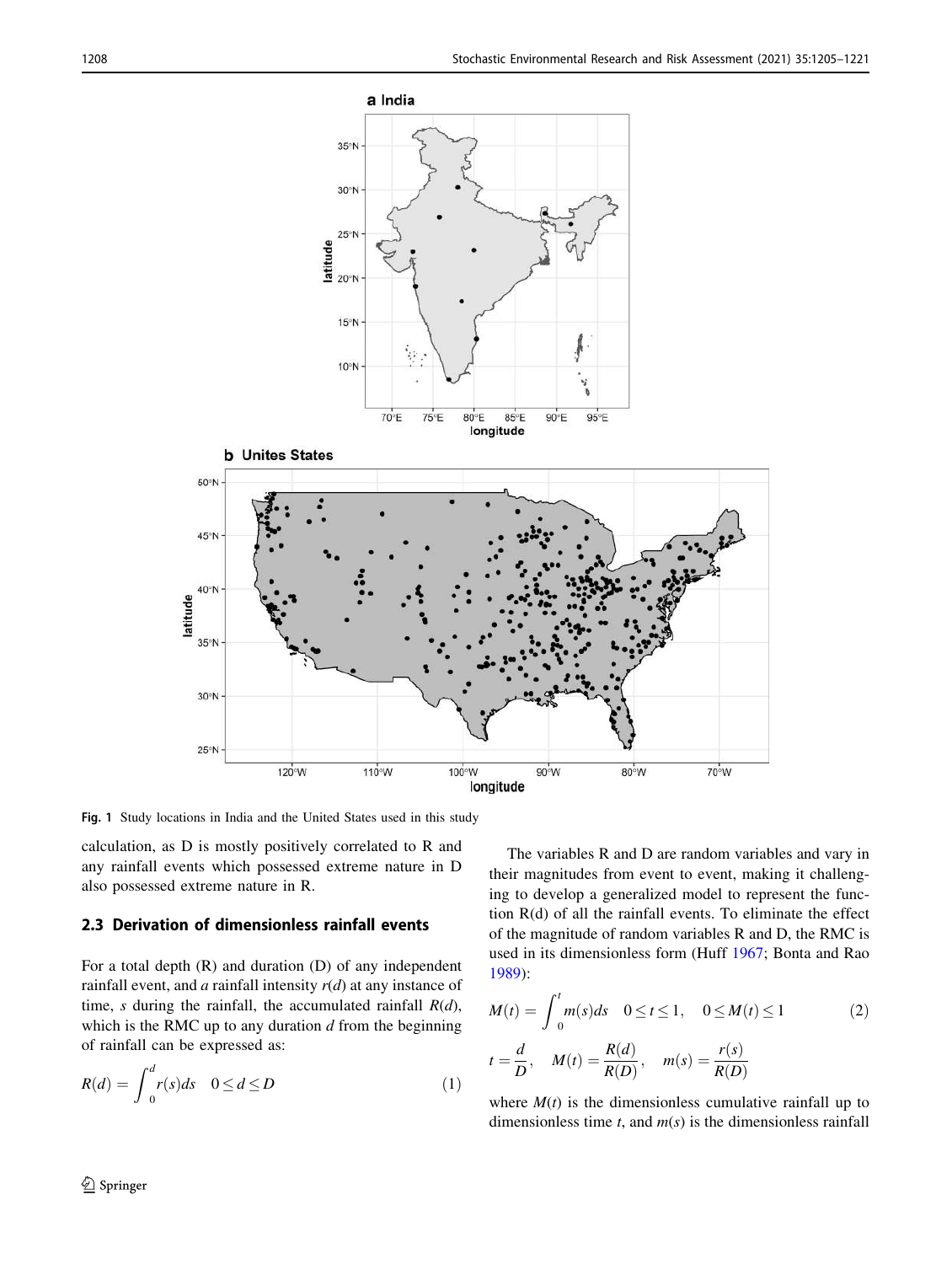<span id="page-4-0"></span>at any instance. If  $n$  is the total number of time steps at which the event rainfall is recorded or available, then the intervals of dimensionless time, t  $(t_1, t_2, t_n)$  will be at increments of  $1/n$  between 0 and 1. Then  $m(t)$  the rainfall occurring between any two-time steps can be written as

$$
m(t_i) = M(t_i) - M(t_{i-1})
$$
  $i = 1, 2, ... n$ .

#### 2.4 Lag-one correlation of RMC properties

The occurrence of rainfall in continuous time is stochastic and can be modeled as a Markov process (Sharma and Mehrotra [2010\)](#page-16-0). The Markov property signifies that the probability of receiving any specific magnitude of rainfall in the current time step depends on the state of the rainfall in the previous time step. In this application, the DRMC is the process modeled. The property of the mass curve at any given point in time  $t_i$  has a dependence on its property on the preceding time step  $t_{i-1}$ . This study hypothesizes a linear dependence of properties of DRMC at any two consecutive time steps. A correlation analysis showed that using the combination, rainfall intensity  $(m(t_i))$  at any time step given the accumulated rainfall  $(M(t_{i-1}))$  of the same rainfall event up to the previous time step is optimal for modeling the DRMC using a first-order Markov model. Few other combinations such as  $m(t_i)$  given  $m(t_{i-1})$ , a dimensionless process  $z(t)$  (Woolhiser and Osborn [1985\)](#page-16-0) given  $z(t_{i-1})$ , and  $z(t_i)$  given  $M(t_{i-1})$  were also checked with linear correlation and examined for efficiency in modeling DRMC. However,  $m(t_i)$  given  $M(t_{i-1})$  was observed to be more appropriate.

# 2.5 First-order Markov model (FMM) for stochastic modeling of dimensionless rainfall mass curve

The methodology of stochastic modeling and generation of extreme rainfall events is described using a hypothetical DRMC (Fig. [2](#page-6-0)) as detailed in ensuing subsections.

#### 2.5.1 Calculation of transition probability matrix

The DRMC was first divided into s equally spaced dimensionless rainfall states, such that the magnitude of dimensionless rainfall occurring between any two discrete time steps  $(m(t_i) = M(t_i) - M(t_{i-1}))$  followed a uniform distribution. In other words, the number of bins of the histogram of rainfall pulses was adjusted so as to get a uniform distribution. A uniform distribution was used because the dimensionless rainfall pulses could be bounded between 0 and (1) These values then served as parameters of the uniform distribution, eliminating the need for parameter estimation. The use of any other distribution would require estimation of the parameters, further leading to parameter uncertainty. The resulting number of bins was then set as the number of dimensionless rainfall states (s). From the analysis, a value of  $s = 11$  resulted in a uniform distribution of  $m(t_i)$  at most of the locations and was hence generalized to all study locations. Using a greater number of states would lead to a very large transition probability matrix, which is similar to overfitting the model and may also require a large quantity of data. A smaller number of states may not follow the uniform distribution of rainfall pulses. The states were: ten states at increments of  $m(t) = 0.1$  starting at 0.1; and, a special state (0) when  $M(t) = 0$  (Fig. [2\)](#page-6-0). Once the exact number of states and the lower and upper bounds were identified, the dimensionless rainfall at each time step was converted into corresponding rainfall states in both DRMC and dimensionless hyetographs. For example (Fig. [2](#page-6-0)), at dimensionless time equals 0.5, the cumulative dimensionless rainfall was 0.61, corresponding to state 7. The amount of dimensionless rainfall occurring in the next time step  $(0.6)$  is 0.17, which corresponds to state 2, representing a transition between state 7 to state 2. The transition probabilities between all 11 dimensionless rainfall states were calculated and compiled as a transition probability matrix (TPM), as shown:

|   |        |                      | TPM              |   |                                           |                     |  |  | <b>Example Application</b> |     |     |   |                                                                           |  |  |
|---|--------|----------------------|------------------|---|-------------------------------------------|---------------------|--|--|----------------------------|-----|-----|---|---------------------------------------------------------------------------|--|--|
|   |        |                      | Future state (k) |   |                                           |                     |  |  | Future state (k)           |     |     |   |                                                                           |  |  |
|   |        |                      | 0                | 1 |                                           | $2 \quad 3 \quad .$ |  |  |                            | 0   | 1   | 2 | - 3                                                                       |  |  |
|   | S      |                      |                  |   | $p_{0,0}$ $p_{0,1}$ $p_{0,2}$ $p_{0,3}$ . |                     |  |  |                            | 0.1 | 0.3 |   | $0.3$ $0.2$ $0.1$ =1                                                      |  |  |
|   | state  | 1                    |                  |   | $p_{1,0}$ $p_{1,1}$ $p_{1,2}$ $p_{1,3}$ . |                     |  |  |                            |     |     |   | $1 \mid 0.2 \quad 0.1 \quad 0.2 \quad 0.3 \quad 0.2 = 1$                  |  |  |
| р |        | $\mathbf{2}^{\circ}$ |                  |   | $p_{2,0}$ $p_{2,1}$ $p_{2,3}$ $p_{2,3}$ . |                     |  |  |                            |     |     |   | $= 2 \begin{array}{ccc ccc} 0.1 & 0.4 & 0.3 & 0.1 & 0.1 & =1 \end{array}$ |  |  |
|   | Currer | 3                    | $p_{3,0}$        |   | $p_{3,1}$ $p_{3,2}$ $p_{3,3}$ .           |                     |  |  |                            |     |     |   | $3   0.2 0.2 0.3 0.1 0.2 = 1$                                             |  |  |
|   |        | ٠                    |                  |   |                                           |                     |  |  | 4                          | 0.1 | 0.3 |   | $0.2$ $0.3$ $0.1$ =1                                                      |  |  |
|   |        |                      |                  |   |                                           |                     |  |  |                            |     |     |   |                                                                           |  |  |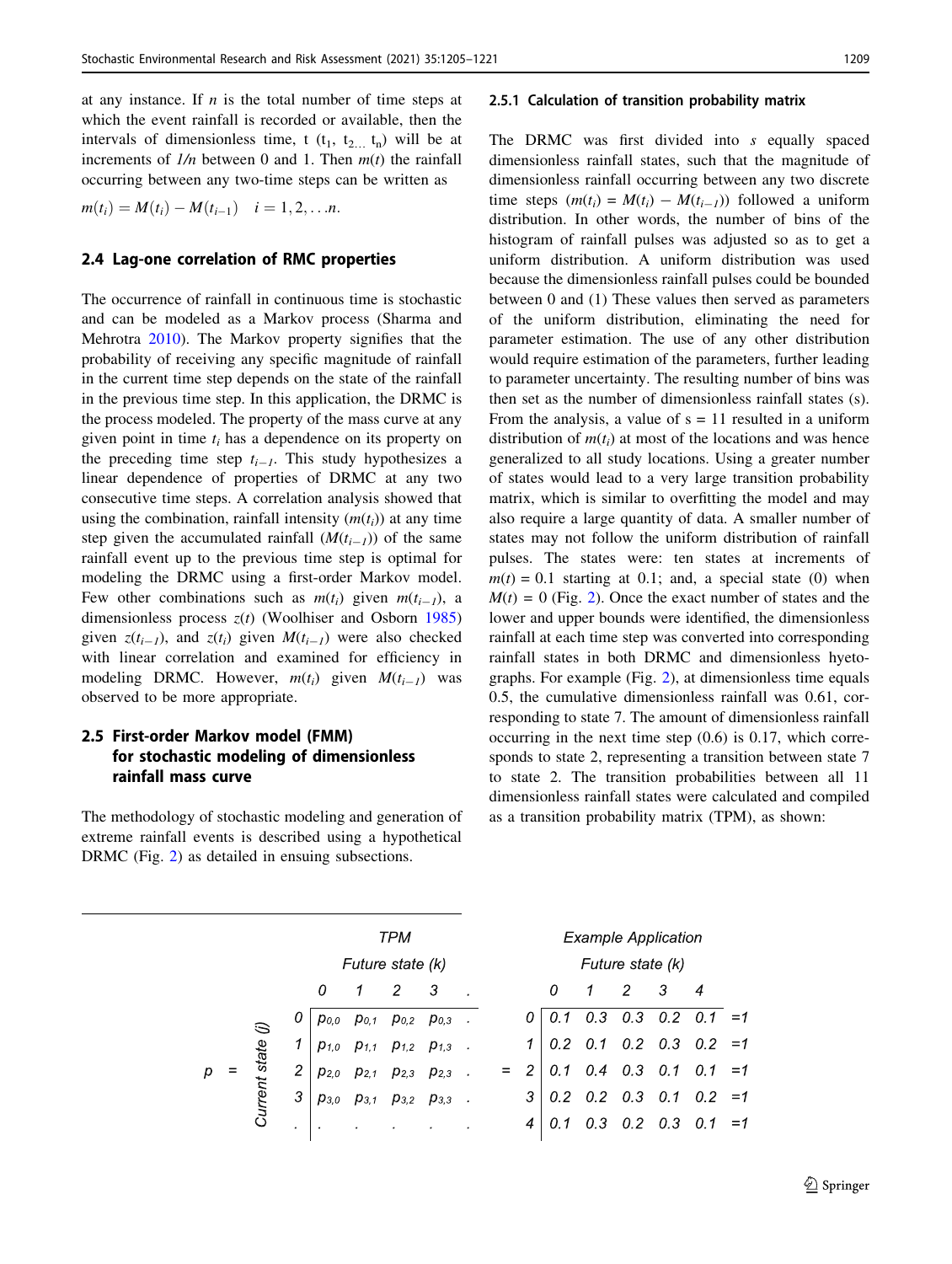<span id="page-5-0"></span>where  $p_{j,k} = \Pr\{m(t_i) = k | M(t_{i-1}) = j\}, j, k = 1, 2,... s$ , is the probability that an event receives a rainfall which falls in the state  $k$  at time step  $t_i$  given the actual occurred cumulative rainfall through time  $t_{i-1}$  falls in the state j. The matrix p satisfies the condition that  $p_{i,1} + p_{i,2} + \cdots + p_{i,s} =$  $1$ , for all  $j$ . Further, a cumulative transition probability matrix (CTPM) was constructed from TPM, as shown:

$$
M(t_i) = M(t_{i-1}) + LB[P_{j,k}^{-1}(R_{u1}|M(t_{i-1}) = j)] + R_{u2}
$$
\n(3)

where LB represents the lower bound of the state of dimensionless rainfall.

|                          | <i>CTPM</i> |                  |                                                                                                                                                                                                                                                                                                   |                                     |  |  |  |  | <b>Example Application</b> |                  |     |                            |                     |               |   |
|--------------------------|-------------|------------------|---------------------------------------------------------------------------------------------------------------------------------------------------------------------------------------------------------------------------------------------------------------------------------------------------|-------------------------------------|--|--|--|--|----------------------------|------------------|-----|----------------------------|---------------------|---------------|---|
|                          |             | Future state (k) |                                                                                                                                                                                                                                                                                                   |                                     |  |  |  |  |                            | Future state (k) |     |                            |                     |               |   |
|                          |             | 0                |                                                                                                                                                                                                                                                                                                   | $1 \quad 2 \quad . \quad . \quad s$ |  |  |  |  |                            |                  | 0   | 1                          |                     | 2 3           | 4 |
| $\odot$<br>Current state |             |                  | $P_{0,0}$ $P_{0,0}$ $P_{0,0}$ 1                                                                                                                                                                                                                                                                   |                                     |  |  |  |  |                            |                  | 0.1 | 0.4                        |                     | $0.7$ $0.9$ 1 |   |
|                          |             |                  | $1 \mid P_{1,0} \mid P_{1,0} \mid P_{1,0} \mid \ldots \mid 1$                                                                                                                                                                                                                                     |                                     |  |  |  |  |                            |                  |     | $1 \mid 0.2$ 0.3 0.5 0.8 1 |                     |               |   |
|                          |             |                  | $2   P_{2,0} P_{2,0} P_{2,0} P_{2,0} P_{3,0} P_{4,0} P_{5,0} P_{6,0} P_{7,0} P_{8,0} P_{9,0} P_{10,0} P_{10,0} P_{10,0} P_{10,0} P_{10,0} P_{10,0} P_{10,0} P_{10,0} P_{10,0} P_{10,0} P_{10,0} P_{10,0} P_{10,0} P_{10,0} P_{10,0} P_{10,0} P_{10,0} P_{10,0} P_{10,0} P_{10,0} P_{10,0} P_{10,$ |                                     |  |  |  |  |                            |                  |     | $2 \mid 0.1$ 0.5 0.8 0.9 1 |                     |               |   |
|                          |             |                  | $3 P_{3,0}$ $P_{3,0}$ $P_{3,0}$ 1                                                                                                                                                                                                                                                                 |                                     |  |  |  |  |                            |                  |     | $3 \mid 0.2$ 0.4 0.7 0.8 1 |                     |               |   |
|                          |             |                  | $\sim$                                                                                                                                                                                                                                                                                            |                                     |  |  |  |  |                            | $\overline{4}$   | 0.1 |                            | $0.4$ $0.6$ $0.9$ 1 |               |   |

where  $P_{j,k} = \sum_{k=0}^{s} p_{j,k}$ . The CTPM was further used to generate stochastic DRMC

#### 2.5.2 Stochastic generation of dimensionless rainfall mass curve

A dimensionless rainfall event was initiated with the current state  $j = 0$  at  $t = 0$  such that  $M(t = 0) = 0$ . A uniform distribution random number  $R_{u1} = U(0,1)$ , was then generated, and the future state  $k$  of dimensionless rainfall  $m(t_1)$ at the future time step  $t_1$  was identified such that  $P_{0,k-1}$  $R_{u1} \leq P_{0,k}$ . For example, considering the hypothetical CTPM, assuming  $R_{u1} = 0.21$ , then the state of the rainfall pulse at time step  $t_1$  will be, state = 1, given that state = 0 at  $t_0$ . This means that the magnitude of the dimensionless rainfall pulse that will occur at  $t_1$  will vary between 0 and 0.1 (bounds of state  $= 1$ ). The width of each state, in this case, was 0.1; hence, the actual amount of rainfall  $m(t_1)$  at time step  $t_1$  was found by generating another uniform random number  $R_{u2} \sim U(0,0.1)$  and adding it to the lower bound (0 in this hypothetical case) of the generated state k. The cumulative rainfall  $M(t_1)$  was then found by adding  $m(t_1)$  to  $M(t_0) = 0$ , and the same steps were repeated until time step  $t_{n-1}$ . Further, the dimensionless rainfall  $m(t_n)$  of time step  $t_n$  was found as  $m(t_n) = 1 - M(t_{n-1})$ , to ensure the DRMC is bounded between 0 and 1. The generalized equation representing the stochastic generation of DRMC using the proposed method is given in Eq. 3

#### 2.6 Model performance evaluation

The performance of the model to characterize and generate DRMC was evaluated based on its ability to reproduce different characteristics of extreme rainfall events. Since the methodology in Sect. [2.5](#page-4-0) is stochastic, a one to one comparison of observed and generated rainfall events may not be appropriate. Hence, at first, 100 synthetic DRMC were generated for each observed extreme rainfall event and converted into its non-dimensionless form by multiplying duration and total depth to the corresponding axis. Thus, the total number of extreme rainfall events becomes 100 times more than the observed extreme rainfall events. From these observed and simulated extremes, a quantilequantile comparison of 1-h, 2-h, and 3-h peak rainfall intensities was carried out. Further, the total number of first, second, third, and fourth quartile storms and the dependence between peak rainfall intensity with total depth and duration of rainfall were also compared. Once the efficiency in reproducing rainfall properties had been examined, all the observed and simulated extreme rainfall events were run through a simple hydrologic model to estimate the direct runoff hydrograph and the return levels and return periods of peak discharges were compared.

#### 2.7 Event-based hydrologic model

A simple event-based rainfall-runoff model using soil conservation service (SCS) method was implemented to generate hydrographs from the given rainfall mass curve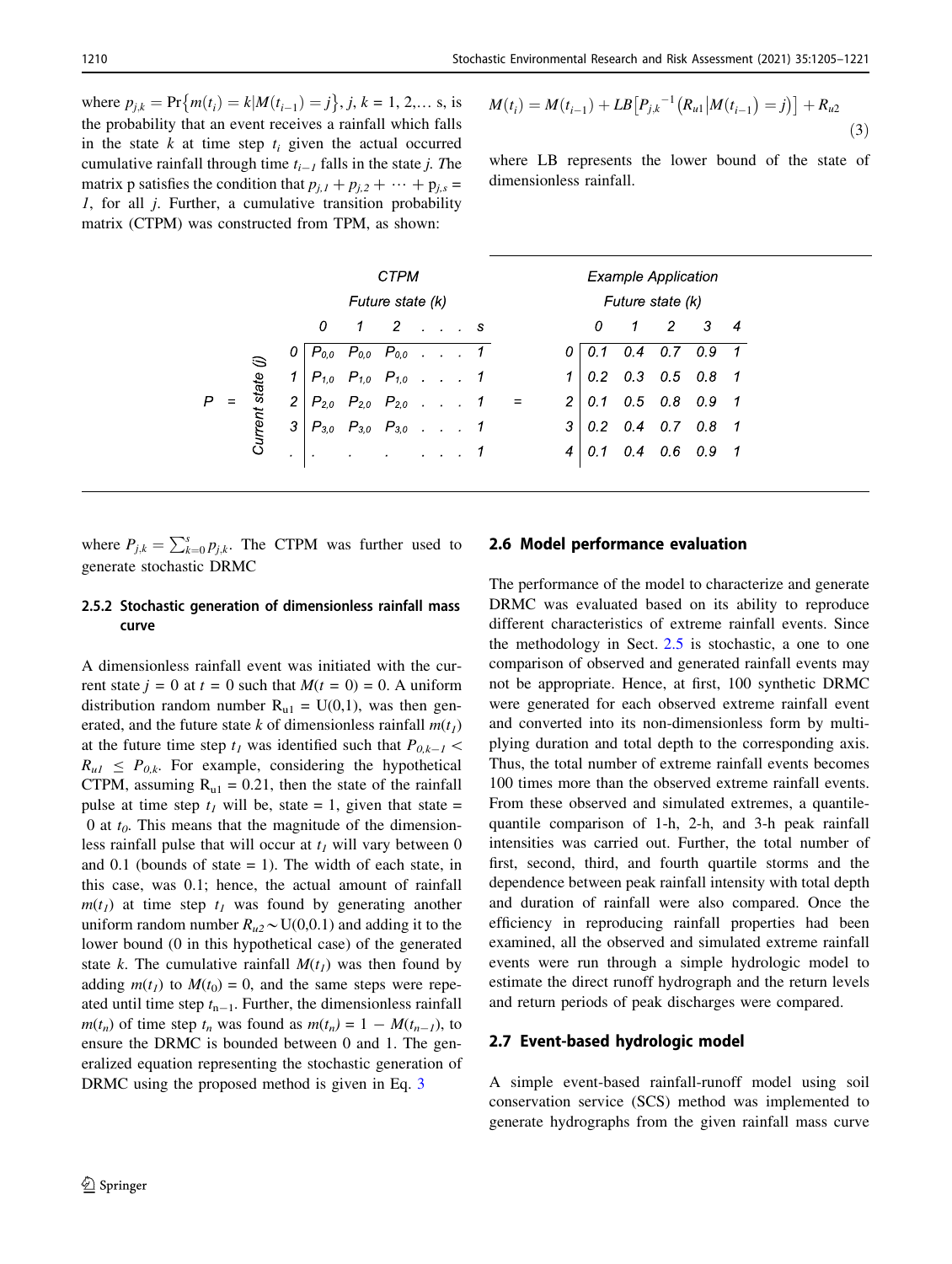<span id="page-6-0"></span>

Fig. 2 Hypothetical dimensionless rainfall mass curve (red curved line) and hyetographs (blue bars), with 11 dimensionless rainfall states. Note: The current state is always noted from the mass curve,

and catchment properties. In this rainfall-runoff model, curve number (CN) was used for estimating the rainfall excess and SCS dimensionless unit hydrograph to compute the direct runoff hydrograph at the catchment outlet. Since it is a comparative study, a simple hypothetical catchment with constant antecedent wetness was assumed for all the study locations. The assumed parameters of the catchment were as follows: time of concentration: 60 min; area of the catchment: 5  $km^2$ ; CN: 95; initial abstractions: 10% of potential maximum retention; and, limb ratio of dimensionless unit hydrograph: 1.25. The value of limb ratio for urban areas was obtained from the Unit Hydrograph technical manual (National Operational Hydrologic Remote Sensing Center), and the time of concentration was assumed as 1 h since the minimum time resolution of available rainfall data for India is 1 h.

# 3 Results and discussion

#### 3.1 Preliminary assessments

#### 3.1.1 Dependence of rainfall pattern with event duration

All the DRMC of different duration at Indian stations were plotted (Fig. [3](#page-7-0)) and visually examined for correlations between the duration of the extreme rainfall event and the pattern of the DRMC. It was observed that the extreme rainfall events of Indian cities could be classified into five groups based on the pattern of DRMC and the duration, which are: 1 h, 2 h, 3–6 h, 7–12 h, and 13 h and above. Since the data time resolution was 1 h, events of 1 h had uniform intensity, and the 2-h events had a unique pattern compared to the higher duration events with only one



and the future state is noted from the hyetographs, thus, the current state could be lower or higher than the state in the next (future) time step

intermediate time step. Extremes within the 3–6 h duration were evenly distributed, ranging from first to fourth quartile events. Extremes of 7–12 h had slightly less dominant peaks compared to 3–6 h events, as evidenced by relatively smoother DRMC (closer to 1:1 line) in Fig. [3](#page-7-0), and extremes of greater than 13 h had more of uniform intensity in nature. Based on trial and error, and comparing performance, it was also noted that this duration classification was optimal for modeling DRMC. Hence, the DRMC of each of these duration categories were modeled and used separately for stochastically generating DRMC.

#### 3.1.2 Number of time intervals

A time step  $(n)$  equal to the highest observed time step in each group was adopted for this study, i.e.,  $n=2$  for 2 h events,  $n = 6$  for 3–6 h events  $n = 12$ - for 7–12 h and  $n = 24$  for 13 h and above events. Time steps smaller than the time interval in the observed data require interpolations, which may lead to uncertainty, while longer time steps may not allow the shape of the mass curve to be preserved. A trial and error procedure confirmed that the selected values of n were optimal for all the groups and yielded better results than using a common number of time steps for all the events. A shape-preserving-piecewise-interpolation (Fritsch and Carlson [1980](#page-15-0)) was employed for all the interior events  $(3-5 h, 8-11 h, 13-23 h)$  to get the DRMC at the new time steps. The shape-preservingpiecewise-interpolation is a nonlinear interpolation method that avoids the assumption of uniform rainfall intensity within a time step and can preserve the monotonously increasing nature of DRMC.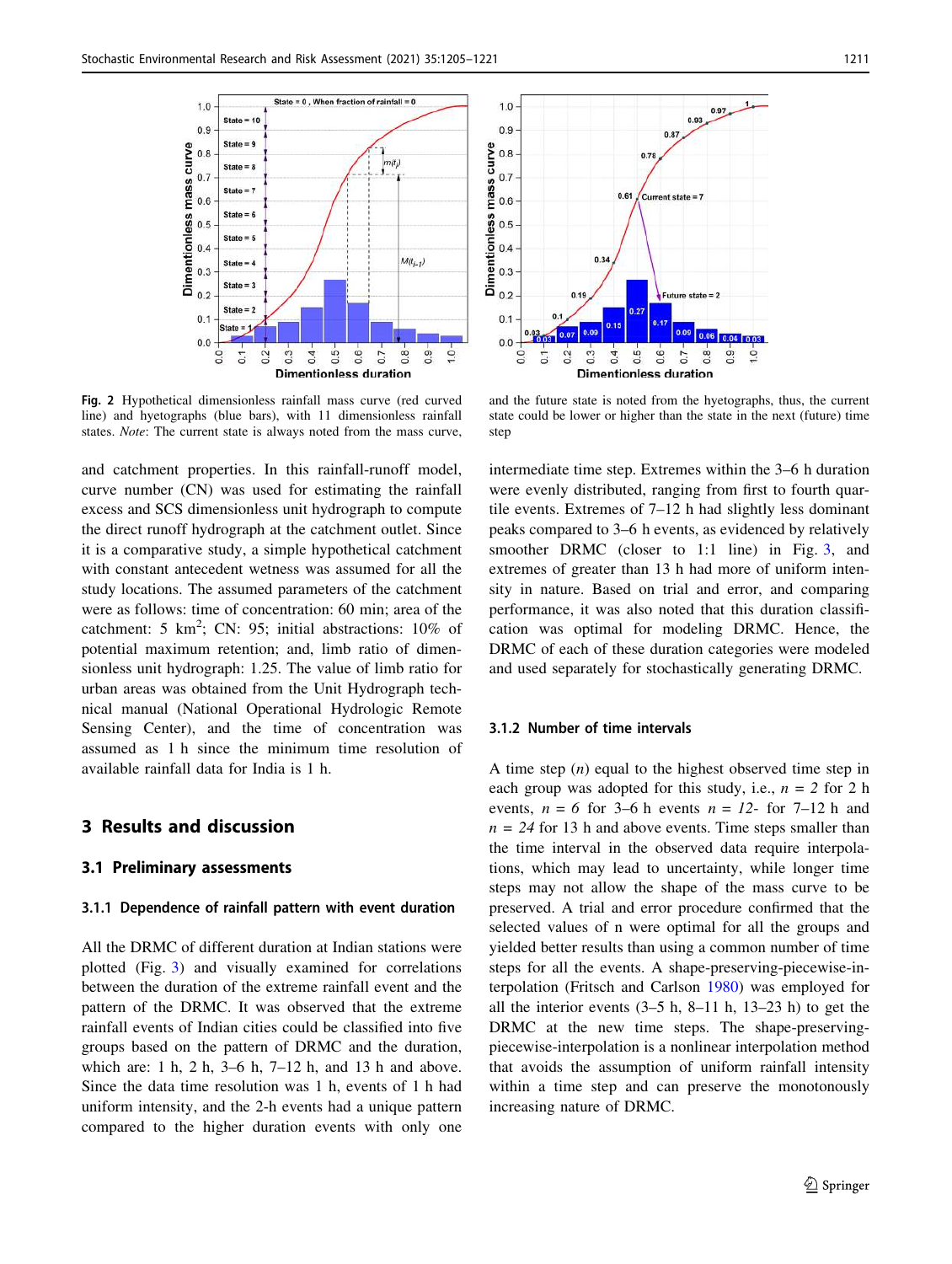<span id="page-7-0"></span>

Fig. 3 Dimensionless rainfall mass curves at all the study locations of India. Different colors of the curves correspond to different stations. Note that the color scheme is used to help differentiate among the rainfall stations and does not influence the interpretation of the figure

# 3.1.3 Dimensionless rainfall events and Cumulative transition probability matrix (CTPM)

The dimensionless rainfall events (hyetographs) and the corresponding CTPM of the duration category 3–6 h at Gangtok are presented as heat plots (Fig. [4\)](#page-8-0). Heat plots for all the remaining duration categories and stations are provided as supplementary materials (Figs. S1 and S2). The plotted extreme rainfall events (Fig. [4a](#page-8-0)) were sorted twice—first, in ascending order of time of peak rainfall intensity and second in descending order of magnitude of peak intensity within each peak intensity time step—before plotting them to achieve better inferential aesthetics. Almost 70 out of 127 extreme rainfall events (3–6 h events) received peak rainfall intensity between 0.3 and 0.7 of dimensionless time (Fig. [4](#page-8-0)a). The location of peak rainfall intensity is very important as it may affect the time and magnitude of the resulting peak runoff from the receiving catchment. More inference about the location of the highest rainfall at different stations is given later in Sect. [3.2.2](#page-8-0) (Fig. [5](#page-9-0)). In Fig. [4](#page-8-0)b, the color of the heat map indicates the cumulative transition probability corresponding to the combination of each rainfall state (current and future state). The current states of rainfall (Fig. [4b](#page-8-0)) ranged from 0 to 1 as it is always noted from the dimensionless mass curve. However, the next state or future state's highest value is always less than 1 as it is noted from the dimensionless hyetograph.

### 3.2 Detailed analysis

#### 3.2.1 Comparison of 1, 2, 3-h peak rainfall intensity

Figure [6](#page-10-0) presents comparisons of peak rainfall intensities for all the stations along with the one of the widely used performance measures: Nash-Sutcliffe-Efficiency (NSE). The value of NSE was calculated between 100 quantiles of both observed, and the stochastically generated data. The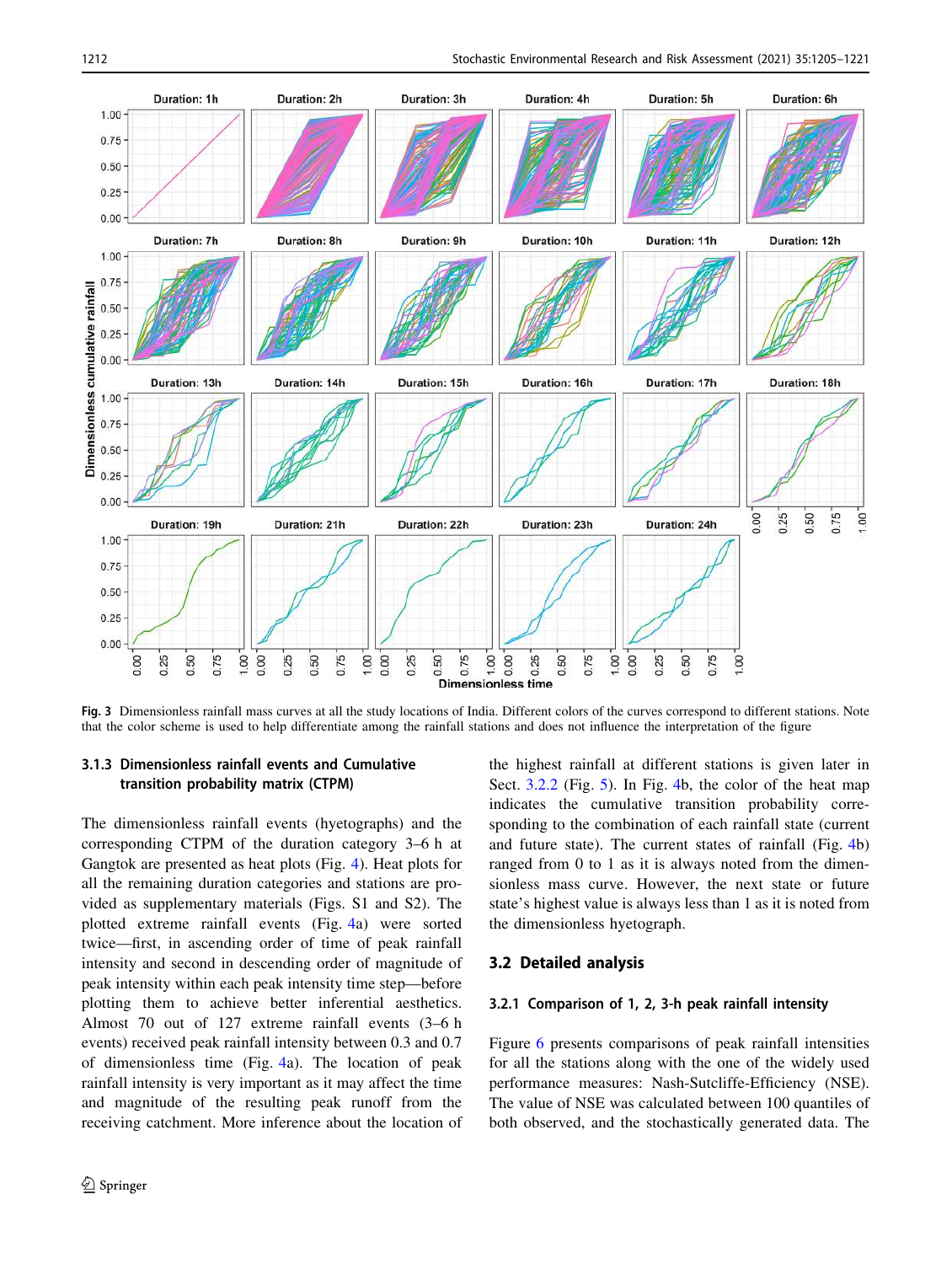<span id="page-8-0"></span>

average of NSE across all the stations was: 0.87 (1 h); 0.93 (2 h); and 0.95 (3 h). The increase in average NSE with an increase in the duration of peak rainfall intensity shows evidence of better reproducibility of higher duration intensities than that of lower duration intensities. Nevertheless, all three duration peak intensities are well replicated by the model with the NSE value of at least 0.8 in all the cases. Further, the consistency of performance across all stations can be inferred based on the standard deviations (SD) of the NSE (0.04 (1 h); 0.02 (2 h); and, 0.02 (3 h)) which were low.

#### 3.2.2 Comparison of fraction of quartile storms

Figure [5](#page-9-0) presents a comparison of the observed and generated fractions of the total number of storms in each quartile. The green and red dots in Fig. [5](#page-9-0) indicate the observed and simulated fraction of quartile storms, respectively. The gap between green and red dots gives the difference in the fraction of storms; for an efficient model, this gap should be as small as possible. A red dot to the left of the green indicates that the simulated number of that specific quartile storms is less than the observed and vice versa. The mean error in the representation of first, second, third, and fourth quartile was  $2\%$ ,  $1\%$ ,  $2\%$ , and  $-5\%$ , respectively. The percentage of storms that were underestimated  $(+)$  or overestimated  $(-)$  was low in all the four quartiles indicating that the proposed method was able to reproduce the number of storms in each quartile fairly well.

From Fig. [5,](#page-9-0) from among 10 stations, at 9 stations, more than 25% of the total storms were of the first quartile. The percentage was more than 30% at 6 stations and more than 40% at 2 stations. On average, more than 60% of the extreme rainfall events had heavy rainfall in the first half of the storm. However, at Jaipur and Hyderabad, more than 45%, and at Chennai, more than 35% of storms were first quartile storms, which means most of the rainfall occurred at the beginning of the storm. The first two stations fall under arid climates with mostly convective rainfall patterns, and the latter is a coastal city where cyclonic effects also play a significant role. At Gangtok and Bombay, most of the extremes were of second and third quartile storms indicating the highest rainfall occurred during the middle of the events. The south-west monsoon is a major rainfall contributor at these two stations. Gangtok falls under the mountainous region, and Bombay is a coastal city. Based on the analysis, the association between local climate and the pattern of rainfall at most of the stations does not appear to be distinctive. Detailed analysis with data from a large number of stations may be required to arrive at a definitive conclusion.

# 3.2.3 Correlation of peak rainfall intensity with duration and total depth of rainfall

Table [1](#page-10-0) presents the results of the Kendall correlation (K) for both combinations, along with their errors, mean, and standard deviation of error across all the stations. The results of Table [1](#page-10-0) indicate that the correlation of I and R,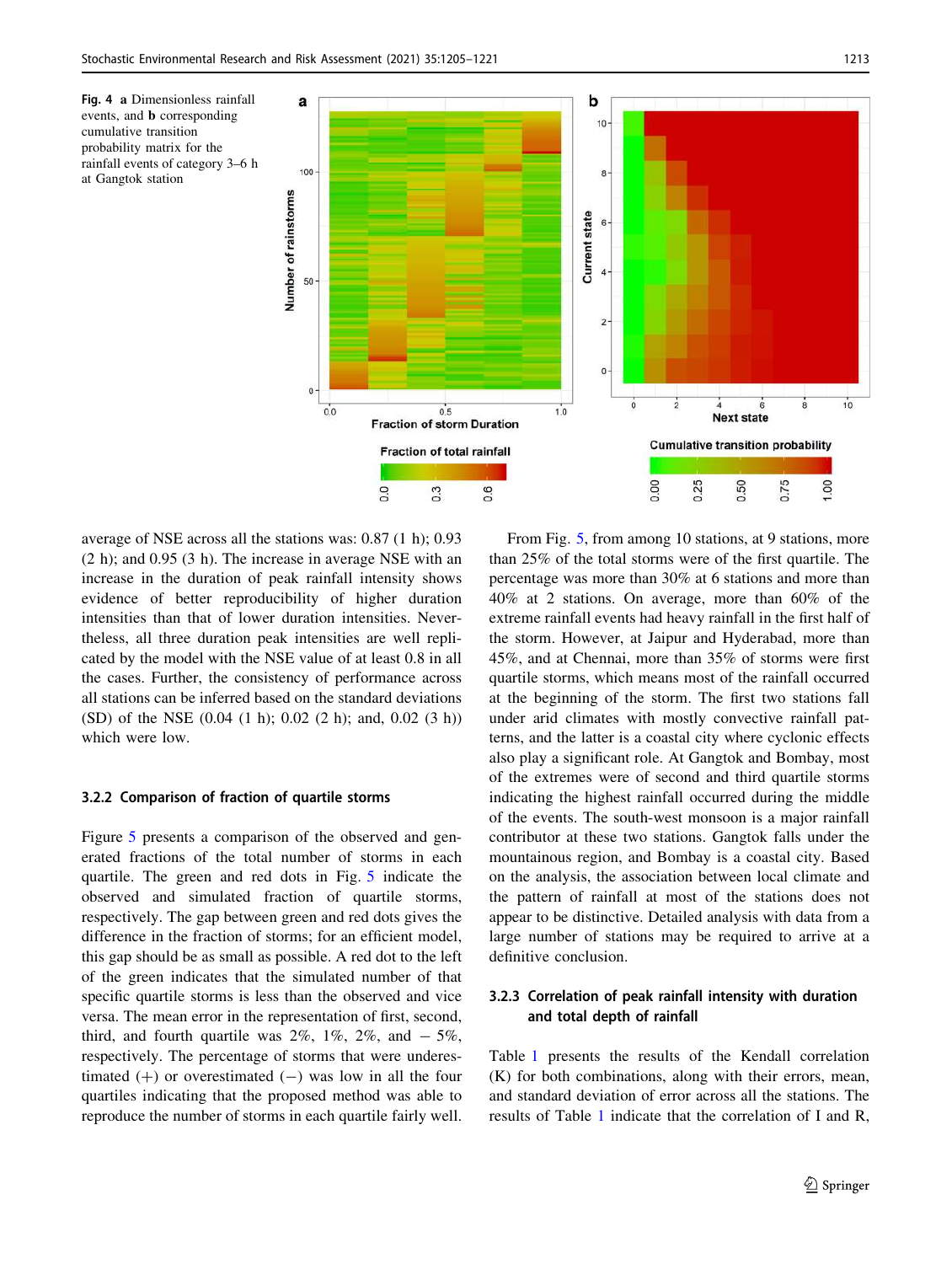<span id="page-9-0"></span>

Fig. 5 Dumbbell plots showing the difference between observed and the simulated fraction of storms in each quartile

and I and D of rainfall events were replicated fairly well and consistent at different stations .

Based on comparisons of: 1, 2, and 3-h maximum rainfall depth; number of first, second, third and fourth quartiles events; and the correlations of I with D and R, the developed FMM for the stochastic generation of time distribution of rainfall events could replicate the observed time distributions at all the 10 study stations with sufficient accuracy.

### 3.2.4 Peak discharge and its return period

All the observed extreme rainfall events and the stochastically generated extreme rainfall events were run through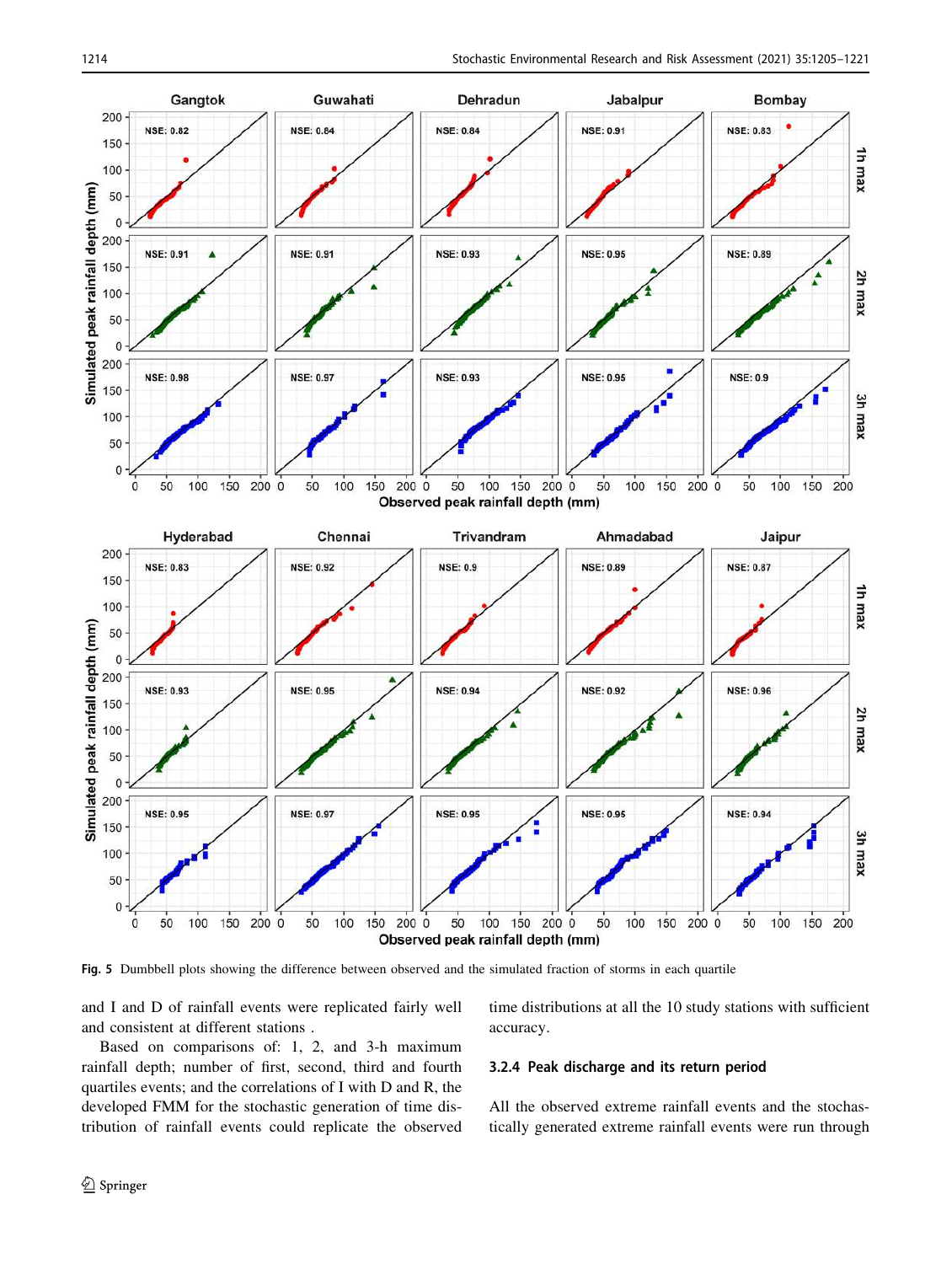<span id="page-10-0"></span>



Table 1 Error in the correlation between event duration and peak intensity, and total rainfall depth and peak intensity of observed and stochastically generated rainfall

| City       |           | Duration vs. peak intensity |                         |           | Total depth vs. peak intensity |                         |  |  |  |  |  |
|------------|-----------|-----------------------------|-------------------------|-----------|--------------------------------|-------------------------|--|--|--|--|--|
|            | $K_{obs}$ | $K_{sim}$                   | $E = K_{obs} - K_{sim}$ | $K_{obs}$ | $K_{sim}$                      | $E = K_{obs} - K_{sim}$ |  |  |  |  |  |
| Gangtok    | 0.23      | 0.32                        | $-0.09$                 | $-0.17$   | $-0.17$                        | 0.00                    |  |  |  |  |  |
| Guwahati   | 0.26      | 0.25                        | 0.01                    | $-0.18$   | $-0.34$                        | 0.16                    |  |  |  |  |  |
| Dehradun   | 0.01      | 0.11                        | $-0.10$                 | $-0.23$   | $-0.28$                        | 0.05                    |  |  |  |  |  |
| Jabalpur   | 0.14      | 0.17                        | $-0.03$                 | $-0.22$   | $-0.24$                        | 0.02                    |  |  |  |  |  |
| Bombay     | 0.20      | 0.22                        | $-0.02$                 | $-0.08$   | $-0.12$                        | 0.04                    |  |  |  |  |  |
| Hyderabad  | 0.16      | 0.19                        | $-0.03$                 | $-0.16$   | $-0.27$                        | 0.11                    |  |  |  |  |  |
| Chennai    | 0.17      | 0.17                        | 0.00                    | $-0.22$   | $-0.24$                        | 0.02                    |  |  |  |  |  |
| Trivandrum | 0.13      | 0.11                        | 0.02                    | $-0.21$   | $-0.29$                        | 0.08                    |  |  |  |  |  |
| Ahmadabad  | 0.14      | 0.28                        | $-0.14$                 | $-0.21$   | $-0.13$                        | $-0.08$                 |  |  |  |  |  |
| Jaipur     | 0.15      | 0.18                        | $-0.03$                 | $-0.19$   | $-0.28$                        | 0.09                    |  |  |  |  |  |
| Mean       |           |                             | $-0.04$                 |           |                                | 0.05                    |  |  |  |  |  |
| SD         |           |                             | 0.05                    |           |                                | 0.07                    |  |  |  |  |  |

 $K$  Kendall correlation

an event-based hydrological model (Sect. [2.7](#page-5-0)) to obtain the resulting direct runoff hydrograph. The magnitude and return periods of peak runoff from both observed and simulated rainfall events were further compared for accuracy in replication. Two types of peak runoff comparisons were carried out: (1) peak runoff of different return periods; and, (2) difference in return periods of discharge obtained from observed and synthetic rainfall extremes. Since the design of most of the structures related to urban stormwater management adopts return periods between 2 and 30 years, the comparison was carried out for 2–30-year return periods. For the estimation of return level and the return period, a generalized extreme value distribution was observed to fit well for peak discharge at all the study locations.

Figure [7a](#page-11-0) presents the results of the comparison of peak runoff and its return periods for 2–30-year return periods. From Fig. [7a](#page-11-0), though the peak discharges from simulated rainfall was lower than the peak discharges from the observed rainfall at some stations, the differences in magnitude was low. The mean and SD of the difference in peak runoff calculated across all the stations was 1.56 and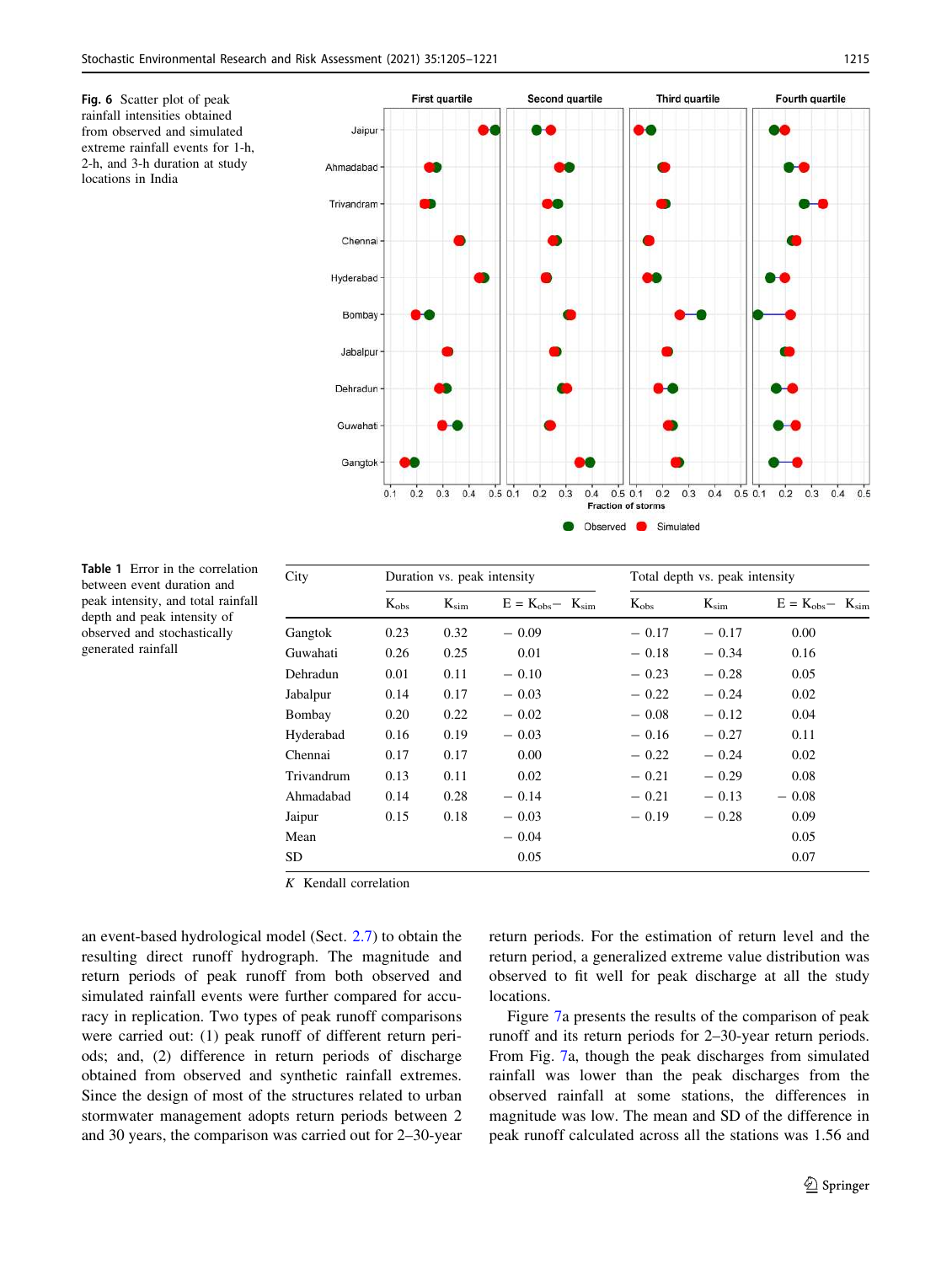<span id="page-11-0"></span>

Fig. 7 Comparison of return levels and return periods of peak discharge from observed and simulated rainfall events

 $2.11 \text{ m}^3$ /s, respectively. The mean difference observed at Bombay  $(4.9 \text{ m}^3/\text{s})$  was the highest, followed by Trivandrum  $(4.4 \text{ m}^3/\text{s})$ . Jabalpur had the lowest mean difference  $(-0.6 \text{ m}^3/\text{s})$ . Further, a comparison of concurrent return periods of peak discharges from observed and simulated rainfall events was carried out to check the changes in frequencies of peak discharge. These return period and

return period comparisons are presented in Fig. 7b. The increase in return periods of peak runoff from simulated events compared to peak runoff from observed events was due to the underestimation of peak discharge (Fig. 7a). Though the difference in return periods seems high, the difference in corresponding peak runoff was low. For instance, a 30-year observed event at Bombay had a 36.7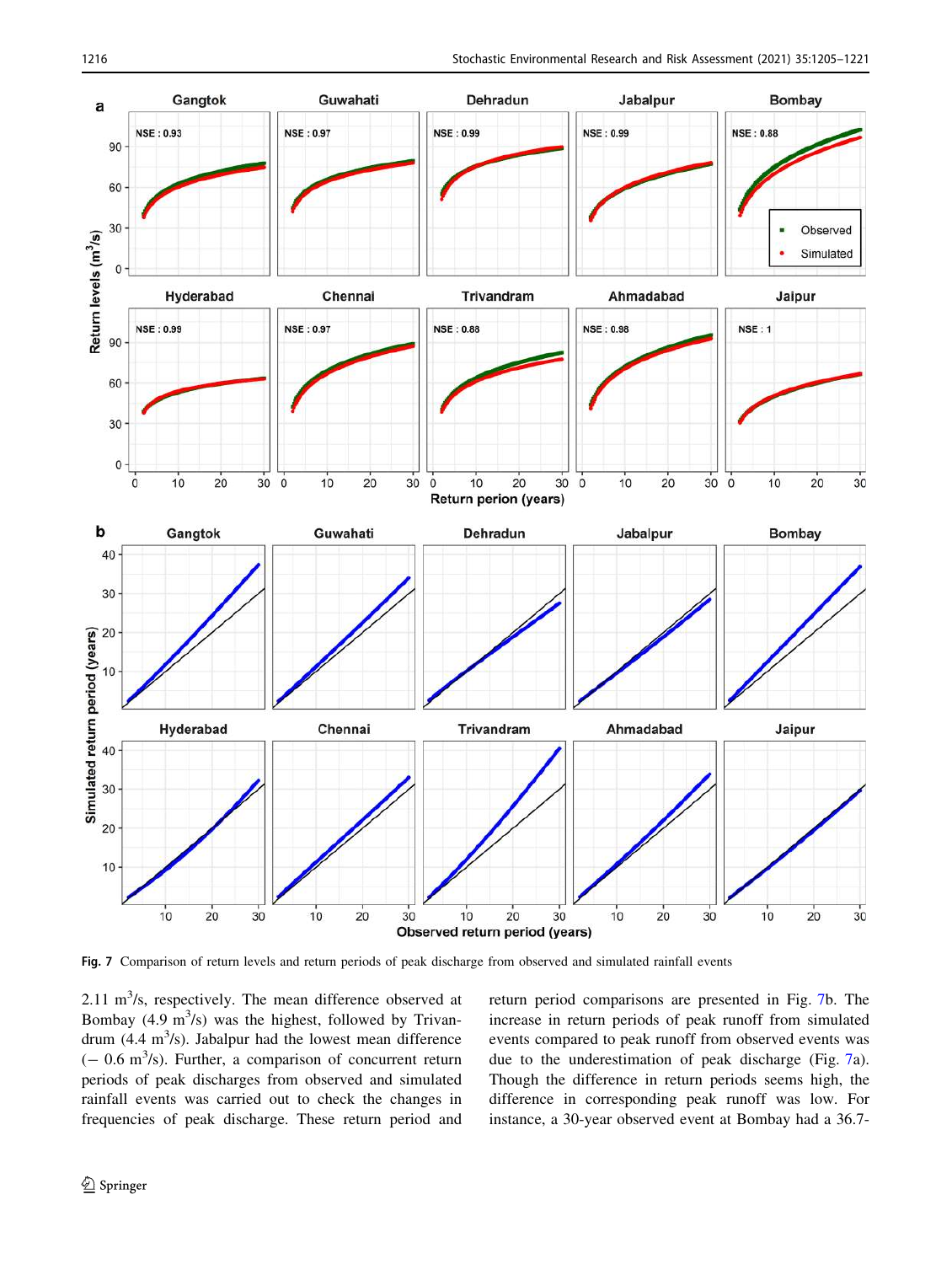year return period simulated, but the difference in peak discharge was only  $5.84 \text{ m}^3\text{/s}$  (5.7%, from 102.42 to 96.58 m<sup>3</sup>/s) and, similarly, 6.58 m<sup>3</sup>/s (8%, from 82.53 to 75.95  $\text{m}^3$ /s) for a discrepancy in return period from 30 years (observed) to 46.23 years (simulated) at Trivandram. However, overall, the properties of both rainfall and peak discharges were well replicated by the model.

# 3.3 Application to 15 min time interval extremes in the United States

Extreme rainfall events at US stations were identified in a manner similar to that for India stations, except that the peak rainfall intensities were taken for 15-mins. It was noted that the pattern of dimensionless rainfall mass curves in the US stations had a lower dependence on the duration of the rainfall. Hence all the extreme events at each station were modeled together irrespective of the duration. The number of time steps equal to 12 was observed to perform better and the number of rainfall states used was 11. The results of performance are presented in Figs. 8 and [9](#page-13-0) as the mean and standard deviation of NSE for different stations within each climate region of the US. The classification of climate regions was obtained from Karl and Koss [\(1984](#page-15-0)). From Fig. 8, the mean of NSE of peak rainfall intensity and peak discharge at different climate regions varied from 0.65 to 0.99, and the standard deviation from 0 to 0.25. Similar to India stations, fourth quartile storms were slightly overestimated at all the locations (Fig. [9](#page-13-0)). However, the fraction of overestimation was less than 0.2 in most of the cases. Lower values of standard deviation (Figs. 8 and [9](#page-13-0)) indicate that the performance of the model was consistent at all the study locations.

# 4 Discussion

The time distribution of extreme rainfall events is one of the preeminent properties that govern the design of various urban stormwater management structures. A model used for characterizing these properties must be robust and computationally efficient while requiring a small number of parameters to produce satisfactory results. Model development should also entail a comprehensive performance evaluation of the developed methods to characterize the time distribution of extreme rainfall events. In this study, utilizing the inherently stochastic nature of rainfall occurrence, a first-order multistate Markov model was developed for modeling the time distribution of dimensionless extreme rainfall events. The developed model was applied to hourly rainfall data at ten stations in India and tested on 15 min rainfall data at 205 stations in the United States. Further, a comprehensive performance evaluation was carried out to verify the efficiency of the model. The performance comparisons for India (US) include: 1-h (15 min), 2-h (30-min), 3-h (45-min) peak rainfall intensities; fraction of first, second, third, and fourth quartile storms; the correlation of peak rainfall intensity with duration and total rainfall depth; and, return level and return periods of peak discharges when the simulated extreme rainfall events were applied over a hypothetical urban catchment. Results indicated that the model was able to reproduce the time behavior of extreme rainfall events fairly well.

Identification of extreme rainfall events mainly requires a threshold to define a rainfall pulse as rainy or non-rainy, an event separation time to delineate independent rainfall events and, extraction of extremes from among all the rainfall events. Based on (Subramanya [1994;](#page-16-0) Deodhar [2008](#page-15-0)), precipitation of intensity of at least 1 mm/h was classified as rainfall, below which any precipitation was



Fig. 8 Mean and standard deviation of NSE of all the US stations in each climate region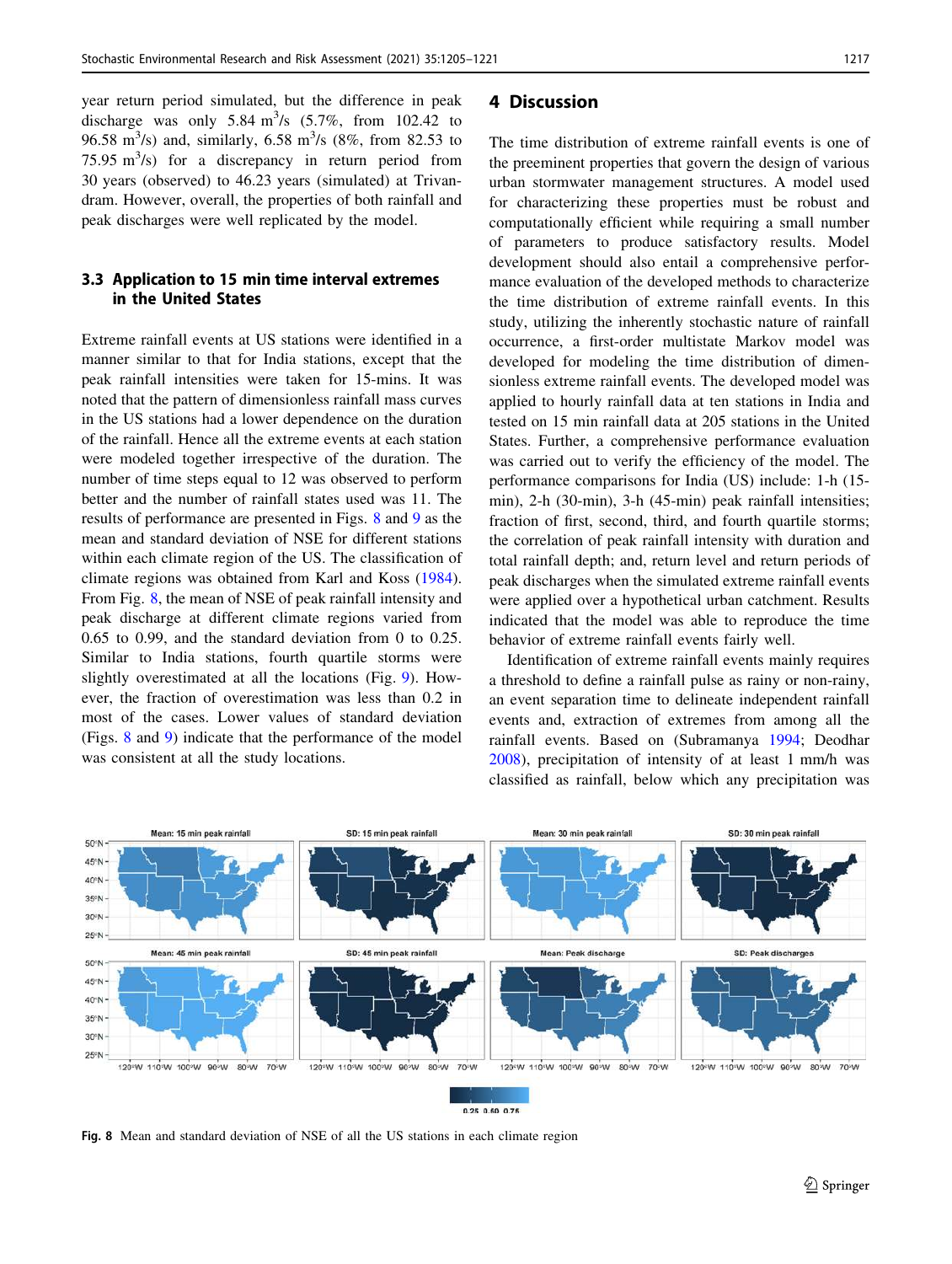<span id="page-13-0"></span>

Fig. 9 Mean and standard deviation of the error in fraction of first to fourth quartile storms at all the US stations in each climate region

considered a drizzle (Subramanya [1994](#page-16-0); Deodhar [2008](#page-15-0)). Selecting a different threshold would generally not affect the study of extreme rainfall behavior, as extremes possess a higher magnitude and intensity of rainfall. Event separation time ranging from 1 to 12 h, is common in urbanbased studies (Park et al. [2013](#page-16-0); Balistrocchi and Bacchi [2017;](#page-15-0) Jun et al. [2017;](#page-15-0) Nojumuddin et al. [2018\)](#page-16-0). However, a minimum of 3 h (Adams and Papa [2000\)](#page-15-0) and a maximum of 12 h (Hassini and Guo [2016\)](#page-15-0) are recommended to avoid the separation of correlated rainfall events and the grouping of events that are too far apart, respectively. There are many methods developed to identify the appropriate event separation time based on the literature (Joo et al. [2013;](#page-15-0) Lee and Kim [2018\)](#page-16-0). However, the commonly-used 6-h separation time (Kao and Govindaraju [2007](#page-15-0); Bezak et al. [2016\)](#page-15-0) was adopted in this study.

Further, to extract only extreme rainfall events, univariate annual maximum or peak-over-threshold (Coles [2001\)](#page-15-0) methods that consider only one variable (usually peak intensity) are generally used. However, an approach that considers multiple properties of rainfall would be more appropriate to define the extreme nature of rainfall, because, based on the intended design problem, different properties of extreme rainfall events (R, I and, D) will govern the design (Kao and Govindaraju [2007](#page-15-0)). In the design of urban water management structures, the total magnitude of rainfall and the peak intensity may have a higher impact on the design. Hence a bivariate peak-overthreshold with total rainfall and peak intensity as critical variables was adopted in this study to extract extreme rainfall events.

An efficient stochastic RMC generation model must preserve the joint behavior of the different properties of a rainfall event. In this study, a comparison of linear correlation was carried out between I and R, and I and D of observed and simulated rainfall events. A Kendall's correlation was selected as an index to measure the correlation as it is a non-parametric measure and does not assume normality of the error. However, the use of other indexes such as Pearson and Spearman correlation could also result in similar comparisons. The error in the Kendall correlation of observed and simulated extreme events properties was less than 0.1 at more than 80% of the stations.

The quartile of an RMC gives an idea of the shape of the mass curve and the quarter of the event duration where the maximum amount of rainfall occurred. First quartile storms usually receive most of their rainfall in the first half of the storm resulting in an early peak in the DRH, while fourth quartile storms receive most of their rain in the second half, causing a delayed peak. Conversely, fourth quartile storms might generate higher peaks than first quartile storms as the catchment response increases with increasing duration of rainfall due to minimized losses. It is, thus, very important that generated synthetic RMCs accurately reproduce the number of storms in different quartiles. In our study, the Markov model tended to overestimate the number of fourth quartile storms at most stations. This overestimation may lead to a higher number of delayed peak discharges, and higher magnitude peak discharges being simulated compared with those obtained from observed rainfall events.

When both observed and simulated rainfall events were run through a simple hypothetical urban catchment, the resulting discharges corresponded well. However, at a few stations (for example, Trivandrum) a small difference  $(7 \text{ m}^3/\text{s})$  in discharge led to a higher difference in return period (16 yrs). The higher difference in the return period for a small difference in peak discharge was possibly due to the small value of the GEV shape parameter leading to a thin and asymptotic upper tail, or due to a negative shape parameter in simulated peak discharge, while the observed had a positive one. The shape of the upper tail of the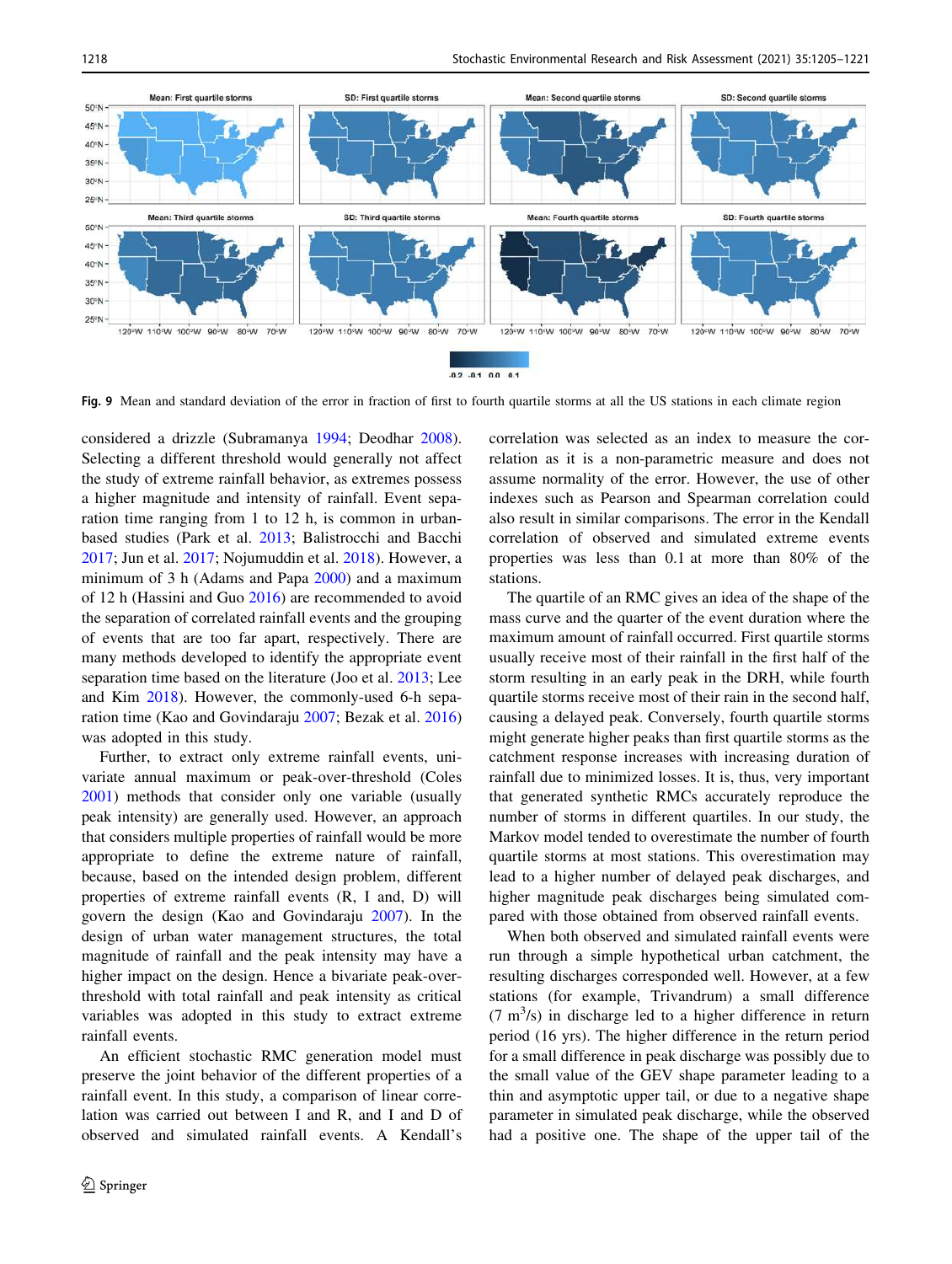distribution of peak discharge could be attributed to the simulation method for the rainfall hyetograph, from which the overestimation of the number of fourth quartile storms (Fig. [5](#page-9-0)) resulted in a higher number of delayed and higher

magnitude peak discharges. This overestimation of fourth quartile storms and the differences in the peak discharges are mainly due to differences in the time distribution of rainfall as all other variables are kept the same for both observed and simulated events. Though the simulated rainfall events led to higher peak discharges than did the observed rainfall events, the mean of the peak discharge was lower in the discharges from simulated events at all the stations. This reduced mean is the main reason for the reduced return levels of discharges from simulated rainfall events.

Generally, the properties of rainfall events are modeled to identify the resulting peak discharge, which is a deciding variable for the design of various urban water management structures. From a comprehensive performance evaluation, the multistate FMM was able to reproduce most of the properties of extreme rainfall events and thereby to increase the quality of the input rainfall hyetograph to hydrological models. The proposed model efficiently captures any possible shape of observed dimensionless extreme rainfall events, as stochastic occurrences of rainfall are generated at each time step. In this study, empirically calculated transition probabilities rather than estimated parameters were used, which eliminated uncertainty due to parameter estimation. Generally, the quantity and the quality of the data used, and the presence of sudden bursts in the hyetographs (as might be the case with outliers or rare events) introduces uncertainty in Markov chainbased models. To come to a definitive conclusion, a separate uncertainty analysis would be needed. Such an analysis is, however, beyond the scope of the current study.

# 5 Conclusions

A stochastic model based on first-order multistate Markov model was developed to characterize the time distribution of a dimensionless form of extreme rainfall events. The methodology was tested on hourly rainfall data at 10 stations in India, and 15-min rainfall data at 205 stations in the United States. The model was able to reproduce peak rainfall intensities at several locations in India and the US with high efficiency. The percentage of rainfall events falling in first to fourth quartile storms were also simulated with a low error at almost all the locations. A comparison of the correlation of peak rainfall intensity with total depth and duration of rainfall also showed the error in the correlation was minimal. In general, the proposed method was able to characterize the time behavior of extreme rainfall events very well at a wide range of geographical and climatological regions, which is important for designing various urban water resources management structures. The return levels and return periods of the peak discharges obtained using simulated extreme rainfall events matched well with those obtained using observed data. Accurate estimation of peak discharges can reduce problems related to under design, such as flooding and those related to over design, which may lead to uneconomical construction and maintenance. The results of this study are specific to India, and the US. Methodologies and approaches developed are widely applicable.

Acknowledgements The 15 min rainfall data for the US stations that support the findings of this study are openly available from the National Oceanic and Atmospheric Administration (NOAA), at <https://data.nodc.noaa.gov/cgi-bin/iso?id=gov.noaa.ncdc:C00505#>, dataset identifier [gov.noaa.ncdc:C00505].

Author contributions All authors contributed to the study conceptualization and design. Material preparation, data collection, analysis, and writing of the first draft of the manuscript were performed by RAN. Data collection, funding, supervision, and reviewing and editing of the manuscript were performed by MWG, IC, and KPS. All authors have read and approved the final manuscript.

Funding This work was funded by the Science and Engineering Research Board, Department of Science and Technology, Government of India, and Purdue University, United States, through the SERB-Purdue Overseas Visiting Doctoral Fellowship and in part by USDA National Institute of Food and Agriculture, Hatch Project IND00000752.

Availability of data and materials The hourly rainfall data for Indian stations that support the findings of this study are available from India Meteorological Department (IMD) Pune, Ministry of Earth Science, Government of India. Restrictions apply to the availability of these data. The data were used under license for this study. Data are available at IMD Data Supply Portal with the permission of IMD Pune.

### Compliance with ethical standards

Conflict of interest The authors declare that they have no conflict of interest.

Consent to participate/for publication All authors have consented to participate and the publication of the manuscript.

Open Access This article is licensed under a Creative Commons Attribution 4.0 International License, which permits use, sharing, adaptation, distribution and reproduction in any medium or format, as long as you give appropriate credit to the original author(s) and the source, provide a link to the Creative Commons licence, and indicate if changes were made. The images or other third party material in this article are included in the article's Creative Commons licence, unless indicated otherwise in a credit line to the material. If material is not included in the article's Creative Commons licence and your intended use is not permitted by statutory regulation or exceeds the permitted use, you will need to obtain permission directly from the copyright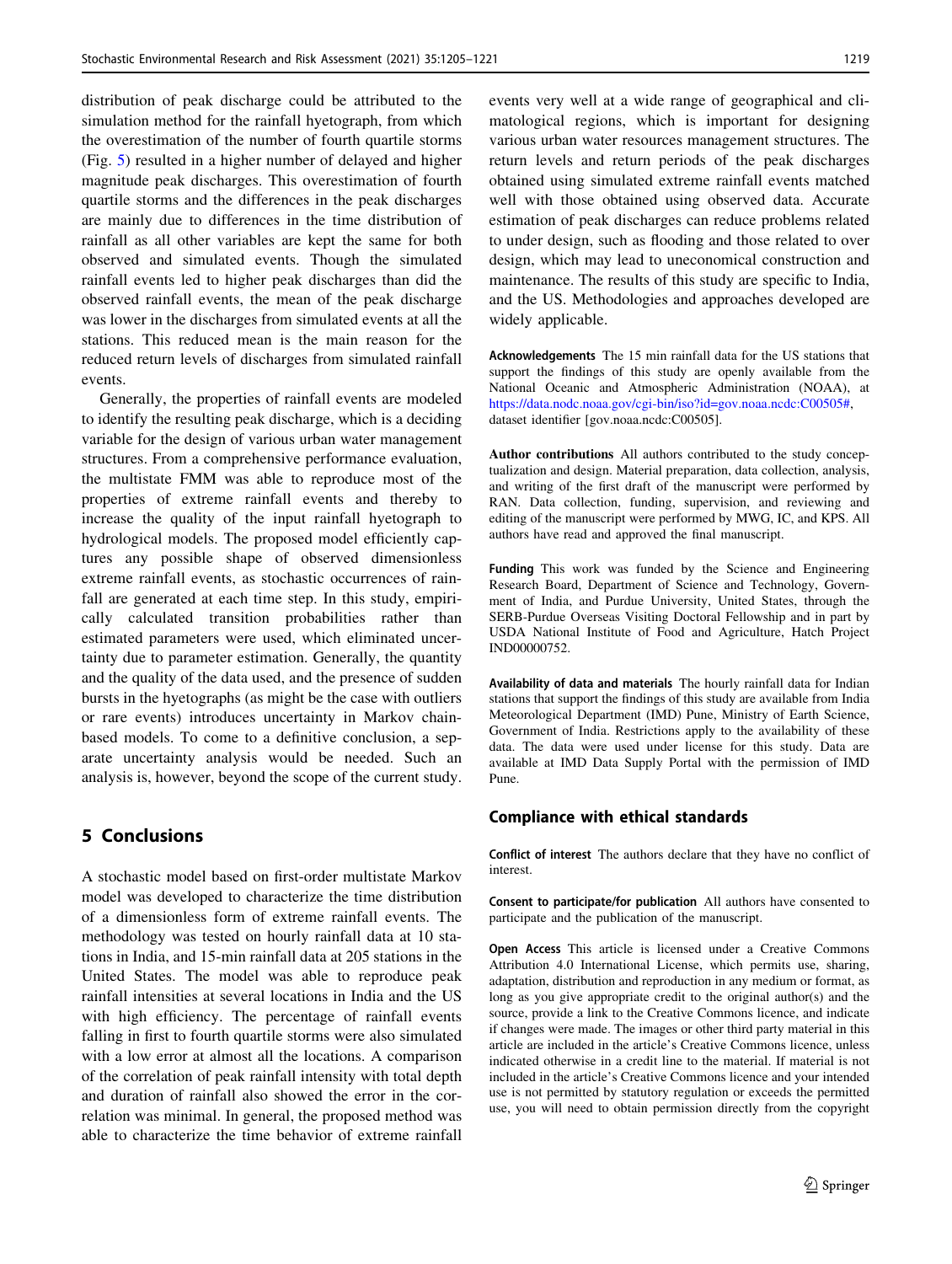<span id="page-15-0"></span>holder. To view a copy of this licence, visit [http://creativecommons.](http://creativecommons.org/licenses/by/4.0/) [org/licenses/by/4.0/.](http://creativecommons.org/licenses/by/4.0/)

# References

- Acreman MC (1990) A simple stochastic model of hourly rainfall for Farnborough, England. Hydrol Sci J 35:119–148. [https://doi.org/](https://doi.org/10.1080/02626669009492414) [10.1080/02626669009492414](https://doi.org/10.1080/02626669009492414)
- Adams BJ, Papa F (2000) Urban Stormwater management planning with analytical probabilistic models. Wiley, New York
- Awadallah AG, Younan NS (2012) Conservative design rainfall distribution for application in arid regions with sparse data. J Arid Environ 79:66–75. [https://doi.org/10.1016/j.jaridenv.](https://doi.org/10.1016/j.jaridenv.2011.11.032) [2011.11.032](https://doi.org/10.1016/j.jaridenv.2011.11.032)
- Azarnivand A, Camporese M, Alaghmand S, Daly E (2020) Simulated response of an intermittent stream to rainfall frequency patterns. Hydrol Process 34:615–632. [https://doi.org/](https://doi.org/10.1002/hyp.13610) [10.1002/hyp.13610](https://doi.org/10.1002/hyp.13610)
- Balistrocchi M, Bacchi B (2017) Derivation of flood frequency curves through a bivariate rainfall distribution based on copula functions: application to an urban catchment in northern Italy's climate. Hydrol Res 48:749–762. [https://doi.org/10.2166/nh.](https://doi.org/10.2166/nh.2017.109) [2017.109](https://doi.org/10.2166/nh.2017.109)
- Beck HE, Zimmermann NE, McVicar TR et al (2018) Present and future Köppen–Geiger climate classification maps at 1-km resolution. Sci Data 5:180214. [https://doi.org/10.1038/sdata.](https://doi.org/10.1038/sdata.2018.214) [2018.214](https://doi.org/10.1038/sdata.2018.214)
- Berk M, Špačková O, Straub D (2017) Probabilistic design storm method for improved flood estimation in ungauged catchments. Water Resour Res 53:10701–10722. [https://doi.org/10.1002/](https://doi.org/10.1002/2017WR020947) [2017WR020947](https://doi.org/10.1002/2017WR020947)
- Bezak N, Šraj M, Mikoš M (2016) Copula-based IDF curves and empirical rainfall thresholds for flash floods and rainfall-induced landslides. J Hydrol 541:272–284. [https://doi.org/10.1016/J.](https://doi.org/10.1016/J.JHYDROL.2016.02.058) [JHYDROL.2016.02.058](https://doi.org/10.1016/J.JHYDROL.2016.02.058)
- Bonta JV (2004) Development and utility of Huff curves for disaggregating precipitation amounts. Appl Eng Agric 20:641–653. <https://doi.org/10.13031/2013.17467>
- Bonta JV, Rao AR (1989) Regionalization of storm hyetographs. JAWRA J Am Water Resour Assoc 25:211–217. [https://doi.org/](https://doi.org/10.1111/j.1752-1688.1989.tb05683.x) [10.1111/j.1752-1688.1989.tb05683.x](https://doi.org/10.1111/j.1752-1688.1989.tb05683.x)
- Coles S (2001) An introduction to statistical modeling of extreme values. Springer, London
- Deodhar MJ (2008) Elementary engineering hydrology. Pearson Education, Pearson
- Di Baldassarre G, Brath A, Montanari A (2006) Reliability of different depth-duration-frequency equations for estimating short-duration design storms. Water Resour Res 42:1–6. <https://doi.org/10.1029/2006WR004911>
- Dullo TT, Kalyanapu AJ, Teegavarapu RSV (2017) Evaluation of changing characteristics of temporal rainfall distribution within 24-hour duration storms and their influences on peak discharges: case study of Asheville, North Carolina. J Hydrol Eng 22(11):05017022
- Entekhabi D, Rodriguez-Iturbe I, Eagleson PS (1989) Probabilistic representation of the temporal rainfall process by a modified Neyman–Scott rectangular pulses model: parameter estimation and validation. Water Resour Res 25:295–302. [https://doi.org/](https://doi.org/10.1029/WR025i002p00295) [10.1029/WR025i002p00295](https://doi.org/10.1029/WR025i002p00295)
- Fritsch FN, Carlson RE (1980) Monotone piecewise cubic interpolation. SIAM J Numer Anal 17:238–246. [https://doi.org/10.1137/](https://doi.org/10.1137/0717021) [0717021](https://doi.org/10.1137/0717021)
- Garcia-Guzman A, Aranda-Oliver E (1993) A stochastic model of dimensionless hyetograph. Water Resour Res 29:2363–2370. <https://doi.org/10.1029/93WR00517>
- Ghassabi Z, kamali GA, Meshkati AH et al (2016) Time distribution of heavy rainfall events in south west of Iran. J Atmos Solar Terrest Phys 145:53–60. [https://doi.org/10.1016/j.jastp.2016.03.](https://doi.org/10.1016/j.jastp.2016.03.006) [006](https://doi.org/10.1016/j.jastp.2016.03.006)
- Guo A, Chang J, Wang Y et al (2018) Bivariate frequency analysis of flood and extreme precipitation under changing environment: case study in catchments of the Loess Plateau, China. Stoch Environ Res Risk Assess 32:2057–2074. [https://doi.org/10.1007/](https://doi.org/10.1007/s00477-017-1478-9) [s00477-017-1478-9](https://doi.org/10.1007/s00477-017-1478-9)
- Guo JC, Hargadin K (2009) Conservative design rainfall distribution. J Hydrol Eng 14:528–530. [https://doi.org/10.1061/\(asce\)he.](https://doi.org/10.1061/(asce)he.1943-5584.0000013) [1943-5584.0000013](https://doi.org/10.1061/(asce)he.1943-5584.0000013)
- Gupta VK, Waymire EC, Gupta VK, Waymire EC (1993) A statistical analysis of mesoscale rainfall as a Random Cascade. J Appl Meteorol 32:251–267. [https://doi.org/10.1175/1520-](https://doi.org/10.1175/1520-0450(1993)032<0251:ASAOMR>2.0.CO;2) 0450(1993)032<[0251:ASAOMR](https://doi.org/10.1175/1520-0450(1993)032<0251:ASAOMR>2.0.CO;2)>2.0.CO;2
- Hassini S, Guo Y (2016) Exponentiality test procedures for large samples of rainfall event characteristics. J Hydrol Eng 21:1–12. [https://doi.org/10.1061/\(ASCE\)HE.1943-5584.0001352](https://doi.org/10.1061/(ASCE)HE.1943-5584.0001352)
- Hingray B, Monbaron E, Jarrar I et al (2002) Stochastic generation and disaggregation of hourly rainfall series for continuous hydrological modelling and flood control reservoir design. Water Sci Technol 45:113–119. <https://doi.org/10.2166/wst.2002.0035>
- Huff FA (1967) Time distribution of rainfall in heavy storms. Water Resour Res 3:1007–1019. [https://doi.org/10.1029/](https://doi.org/10.1029/WR003i004p01007) [WR003i004p01007](https://doi.org/10.1029/WR003i004p01007)
- Huff FA (1990) Time distribution of heavy rainstorms in illinois. Illions state water survey, Circular 173, 1990
- Joo J, Lee J, Kim J et al (2013) Inter-event time definition setting procedure for urban drainage systems. Water 6:45–58. [https://](https://doi.org/10.3390/w6010045) [doi.org/10.3390/w6010045](https://doi.org/10.3390/w6010045)
- Jun C, Qin X, Gan TY et al (2017) Bivariate frequency analysis of rainfall intensity and duration for urban stormwater infrastructure design. J Hydrol 553:374–383. [https://doi.org/10.1016/j.](https://doi.org/10.1016/j.jhydrol.2017.08.004) [jhydrol.2017.08.004](https://doi.org/10.1016/j.jhydrol.2017.08.004)
- Jun C, Qin X, Tung Y-K, De Michele C (2018) Storm event-based frequency analysis method. Hydrol Res 49:700–710. [https://doi.](https://doi.org/10.2166/nh.2017.175) [org/10.2166/nh.2017.175](https://doi.org/10.2166/nh.2017.175)
- Kao SC, Govindaraju RS (2007) A bivariate frequency analysis of extreme rainfall with implications for design. J Geophys Res Atmos 112:1–15. <https://doi.org/10.1029/2007JD008522>
- Kao SC, Govindaraju RS (2008) Trivariate statistical analysis of extreme rainfall events via the Plackett family of copulas. Water Resour Res 44:1–19. <https://doi.org/10.1029/2007WR006261>
- Karl TR, Koss WJ (1984) Regional and national monthly, seasonal, and annual temperature weighted by area, 1895–1983. Historaical Climatology Series 4 – 3, National Climatic Data Center, Asheville
- Kimoto A, Canfield HE, Stewart D (2011) Comparison of synthetic design storms with observed storms in Southern Arizona. J Hydrol Eng 16:935–941. [https://doi.org/10.1061/\(asce\)he.](https://doi.org/10.1061/(asce)he.1943-5584.0000390) [1943-5584.0000390](https://doi.org/10.1061/(asce)he.1943-5584.0000390)
- Kossieris P, Makropoulos C, Onof C, Koutsoyiannis D (2018) A rainfall disaggregation scheme for sub-hourly time scales: coupling a Bartlett–Lewis based model with adjusting procedures. J Hydrol 556:980–992. [https://doi.org/10.1016/j.jhydrol.](https://doi.org/10.1016/j.jhydrol.2016.07.015) [2016.07.015](https://doi.org/10.1016/j.jhydrol.2016.07.015)
- Kottegoda NT, Natale L, Raiteri E (2003) A parsimonious approach to stochastic multisite modelling and disaggregation of daily rainfall. J Hydrol 274:47–61. [https://doi.org/10.1016/S0022-](https://doi.org/10.1016/S0022-1694(02)00356-6) [1694\(02\)00356-6](https://doi.org/10.1016/S0022-1694(02)00356-6)